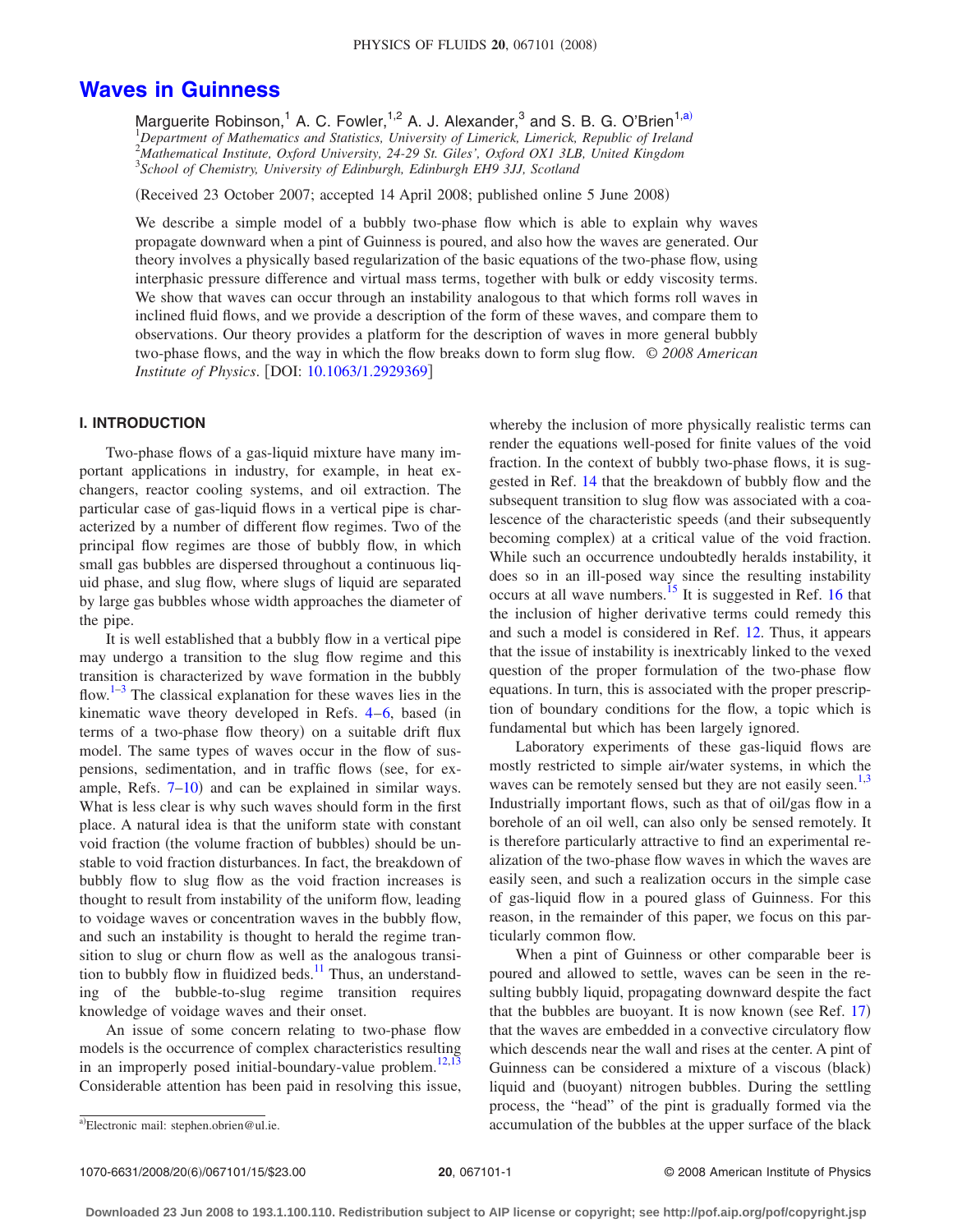<span id="page-1-0"></span>

FIG. 1. (Color online) Waves in the Guinness and roll waves on a roadway in Craggaunowen, County Clare, Ireland. In the Guinness, the waves propagate downward and are superimposed on a circulatory motion whose origin appears to be due to buoyancy induced convection itself due to a lateral variation in void fraction. Photograph courtesy of Michael Manga ["Waves of bubbles in basaltic magmas and lavas," J. Geophys. Res. 101, 457 (1996)  $(Ref. 18)$  $(Ref. 18)$  $(Ref. 18)$ ].

liquid and it is the contrast between the creamy bubble foam at the top and the black liquid beneath which gives the pint of Guinness its characteristic black/white appearance. Here, we are concerned with the early stages of the settling process when the glass is full of an approximately uniform light brown mixture of liquid and bubbles. The experienced observer of this phenomenon will note the occurrence of a periodic train of waves, manifested as a series of irregular horizontal dark lines appearing to flow downward in the brown mixture. In this paper, we will develop a theory for these waves and we will show that in a mathematical sense, they are analogous to, and represent a generalization of the roll waves in a fluid film, which can commonly be seen following heavy rainfall in the water films flowing down an in-clined laneway (Fig. [1](#page-1-0)).

Our purpose in this paper, therefore, is to examine the onset and propagation of waves in bubbly flow, in the context of a properly constituted two-phase flow model. We introduce our basic model for two-phase flows in Sec. II. The derivation of the model is contained in Appendix A.) In Sec. III, we analyze a simplified model and show that the basic steady flow is linearly unstable and the instability always occurs before the onset of complex characteristics, which we suppose signals a transition to slug flow. As such, wave formation in the bubbly flow can be viewed as a precursor to a regime transition. We then further analyze the simplified (hyperbolic) model for the development of periodic wave trains and we compare the results to the numerical solutions (Sec. IV) of the full evolution equations including a smoothing eddy viscosity term. A discussion follows in Sec. V and the conclusions are in Sec. VI.

# **II. THE MATHEMATICAL MODEL**

We consider the specific example of wave generation in a bubbly flow and we focus on the specific form of waves seen in the initial pouring of a glass of the Guinness. We use a continuum model with the relevant continuum variable  $\alpha$ being the void fraction, i.e., the ratio of gas volume to the total volume of the gas/liquid mixture (so  $\alpha = 0$  corresponds to pure liquid).

We propose a model based on the use of averaged equations. As exhaustively described by Refs. [19–](#page-14-13)[21](#page-14-14) and many other authors, there are a variety of different conceptual

methodologies by which one can average. Generally, these lead to similar forms of the averaged equations, depending on one's assumptions about the small scale flow. A popular choice is the ensemble average, in which one averages the equations over many different realizations. Alternatively, one may time average, where the small scale fluctuation time scale is much smaller than the macroscopic (convective) time scale; or one may space average, where one assumes that the microscopic space scale (here, the bubble diameter) is much less than the macroscopic length scale. We do not dwell on the averaging procedure but note that the spatial averaging procedure is implicitly assumed in the discussion below.

We leave the details of the derivation of the equations appropriate for waves in Guinness to Appendix A, where we rehearse the basic ill-posedness of the one-dimensional twophase flow equations and discuss the setting of correctly posed boundary value problems, and the consequent interpretation of flow regime diagrams in terms of such problems. We further suggest a physically based constitutive law for the interphasic pressures, which is closely related to a model introduced in Ref. [22](#page-14-15) in the context of fluidized beds and used in Ref. [23](#page-14-16) to study void fraction waves in bubbly flow (see also Ref.  $24$ ). A related model is considered in Ref.  $25$ . We show that this constitutive law acts as a bulk viscosity and produces a diffusive term in the liquid momentum equation.

The full model with boundary conditions is discussed in Appendix A and is given by

<span id="page-1-3"></span>
$$
\alpha_t + (\alpha v)_x = 0,\tag{2.1a}
$$

$$
-\alpha_t + [(1-\alpha)u]_x = 0,\t(2.1b)
$$

<span id="page-1-1"></span>
$$
\rho_l (1 - \alpha)(u_t + uu_x) = -(1 - \alpha) \frac{\partial p_l}{\partial x} + F_{gi} - F_{lw} + (p_l - p_g) \frac{\partial \alpha}{\partial x}
$$

$$
+ \alpha \rho_l C_{VM} [v_t + vv_x - (u_t + uu_x)]
$$

$$
- (1 - \alpha) \rho_l g + \frac{\partial}{\partial x} [\eta (1 - \alpha) u_x], \quad (2.1c)
$$

<span id="page-1-2"></span>
$$
\rho_g \alpha(v_t + vv_x) = -\alpha \frac{\partial p_g}{\partial x} - F_{gi} - \alpha \rho_g g
$$
  

$$
-\alpha \rho_l C_{VM} [v_t + vv_x - (u_t + uu_x)], \qquad (2.1d)
$$

where we choose the constitutive law for interfacial pressure difference as

$$
p_g - p_l = -H\rho_l(v - u)^2.
$$
\n(2.2)

A detailed discussion of appropriate choices for the coefficients is given in Ref. [26.](#page-14-19) The variables are the void fraction  $\alpha$ , the averaged gas and liquid velocities  $\nu$  and  $\mu$ , and the gas and liquid pressures  $p_g$  and  $p_l$ ; *x* denotes the along axis distance, and  $F_{gi}$  and  $F_{lw}$  are the frictional resistance exerted on the gas by the liquid (at the gas-liquid interface) and the wall friction exerted on the liquid, respectively. We note that the last four terms in Eq.  $(2.1c)$  $(2.1c)$  $(2.1c)$  represent the interphasic pressure, a virtual mass term, gravity, and an eddy viscosity regularizing term, respectively, the last two terms in Eq.  $(2.1d)$  $(2.1d)$  $(2.1d)$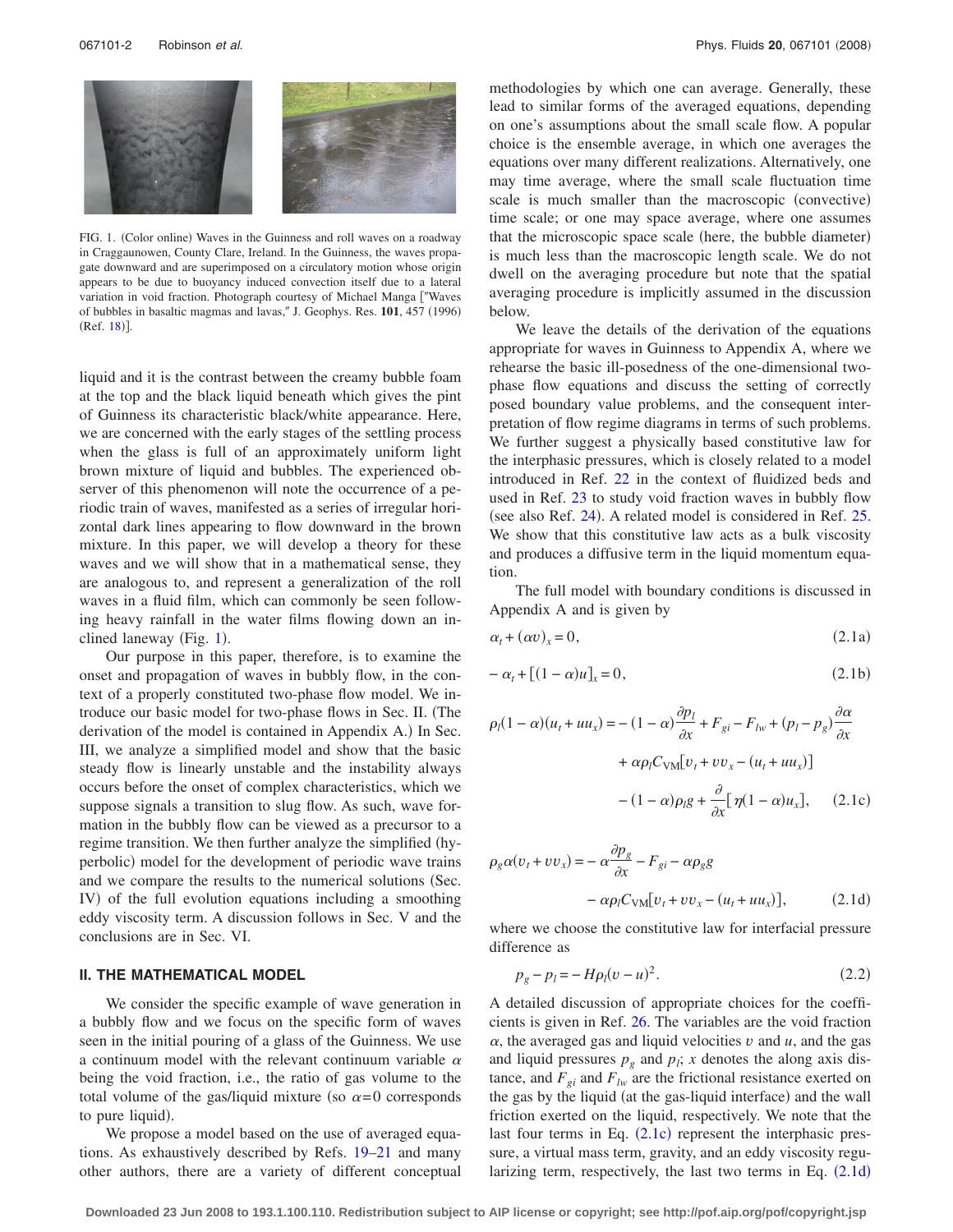represent gravity and virtual mass effects, respectively. We follow Refs. [23,](#page-14-16) [26,](#page-14-19) and [27](#page-14-21) by including virtual mass effects as well as the interfacial pressure difference  $\Delta p_{li}$  and the eddy/bulk viscosity. For the purposes of simplicity and didacticism, we make simple choices,

$$
C_{\text{VM}} = \frac{1}{2}, \quad H = \frac{1}{4},\tag{2.3}
$$

which are appropriate for isolated spherical bubbles. For the phenomenon under consideration, that of the propagation of waves in an essentially quiescent medium, we set  $F_{lw}$ =0 and choose

$$
F_{gi} = \frac{\mu D(\alpha)(v - u)}{a^2},\tag{2.4}
$$

corresponding to the laminar drag past bubbles of radius *a*, where  $\mu$  is the liquid dynamic (laminar) viscosity. (In general, the eddy or bulk viscosity  $\eta$  will be larger than this.) For the Stokes drag as  $\alpha \rightarrow 0$ , we would have  $D \approx 3\alpha$ , while at large  $\alpha$ , where Darcy's law might be more appropriate, the choice of  $D=180\alpha^2/(1-\alpha)$  corresponds to the Carman– Kozeny law.<sup>28</sup> For more violent flows, a better choice would have  $F_{gi} \propto (v - u)^2$ .

#### **A. Nondimensionalization and simplification**

If the liquid viscosity is  $\mu$ , we define the dimensionless bulk viscosity

$$
\eta^* = \frac{\eta}{\mu},\tag{2.5}
$$

in general, this will depend on  $\alpha$ . For example, one possibility is

$$
\eta^* \approx \frac{4}{3\alpha},\tag{2.6}
$$

neglecting gas viscosity, as demonstrated in Eq. ([A19](#page-11-0)) of Appendix A 3. Suitable velocity, length, and time scales are given by

<span id="page-2-0"></span>
$$
u_0 = \frac{a^2 g}{\nu_l}, \quad l = \frac{u_0^2}{g} = \frac{a^4 g}{\nu_l^2}, \quad t_0 = \frac{l}{u_0} = \frac{a^2}{\nu_l}, \tag{2.7}
$$

where *a* is bubble radius and  $\nu_l = \mu / \rho_l$  is the liquid kinematic viscosity. We nondimensionalize the equations by scaling

$$
x \sim l
$$
,  $u$ ,  $v \sim u_0$ ,  $p_l$ ,  $p_g \sim \rho_l u_0^2$ ,  $t \sim t_0$ . (2.8)

The dimensionless forms of the mass conservation equations have the same form and the dimensionless momentum equations take the form

$$
(1 - \alpha)(u_t + uu_x) = -(1 - \alpha)\frac{\partial p_l}{\partial x} + (p_l - p_g)\frac{\partial \alpha}{\partial x}
$$

$$
+ \alpha C_{VM}[v_t + vv_x - (u_t + uu_x)]
$$

$$
- [1 - \alpha - D(v - u)]
$$

$$
+ \varepsilon \frac{\partial}{\partial x} [\eta^*(1 - \alpha)u_x],
$$

$$
\delta \alpha(v_t + vv_x) = -\alpha \frac{\partial p_g}{\partial x} - [\delta \alpha + D(v - u)]
$$

$$
- \alpha C_{VM}[v_t + vv_x - (u_t + uu_x)],
$$

$$
(2.9)
$$

where

$$
\varepsilon = \frac{a^2}{l^2} = \frac{\nu_l^4}{g^2 a^6}, \quad \delta = \frac{\rho_g}{\rho_l}.
$$
 (2.10)

With typical estimates for Guinness of  $a \sim 0.06$  mm,  $\nu_l$  $\sim$  2 × 10<sup>-6</sup> m<sup>2</sup> s<sup>-1</sup>,  $g \sim 10$  m s<sup>-2</sup>, we have  $l \sim 0.03$  mm,  $\varepsilon$  $\sim$  2, and the diffusion term is not so small. Worse, the length scale is smaller than the bubble radius. In this paper, we will consider a continuum model which formally requires  $l \ge a$ , and thus,  $\varepsilon \ll 1$ , but recognize that this may not be true in practice; to some extent, the problem is a cosmetic one, insofar as (for example) the large values of the coefficients  $g_i$ in the dimensionless model below suggest a larger length scale. The observations that motivate our study (wavelength some hundred times greater than bubble radius) support this viewpoint. With  $\rho_l \sim 10^3$  kg m<sup>-3</sup>,  $\rho_g \sim 1$  kg m<sup>-3</sup>, the parameter  $\delta$  ~ 10<sup>-3</sup> is also small.

Adding the two mass conservation equations, we have

<span id="page-2-1"></span>
$$
\alpha v + (1 - \alpha)u = j,\tag{2.11}
$$

where the total volume flux  $j$  is constant. This allows us to write  $v = v(\alpha, u)$ . We set  $\delta = 0$ , thus neglecting the gas acceleration terms. Eliminating the pressure derivative terms in the momentum equations, we can write the model as two equations for  $\alpha$  and  $u$ ,

$$
-\alpha_{t} + [(1 - \alpha)u]_{x} = 0,
$$
  
\n
$$
g_{1}u_{t} + [g_{1}j + g_{2}(u - j)]u_{x} - g_{3}(u - j)^{2}\alpha_{x}
$$
  
\n
$$
= -R + \frac{\varepsilon}{(1 - \alpha)} [\eta^{*}(1 - \alpha)u_{x}]_{x},
$$
\n(2.12)

where

$$
R = 1 + \frac{D(\alpha)(u - j)}{\alpha^2 (1 - \alpha)},
$$
\n(2.13)

and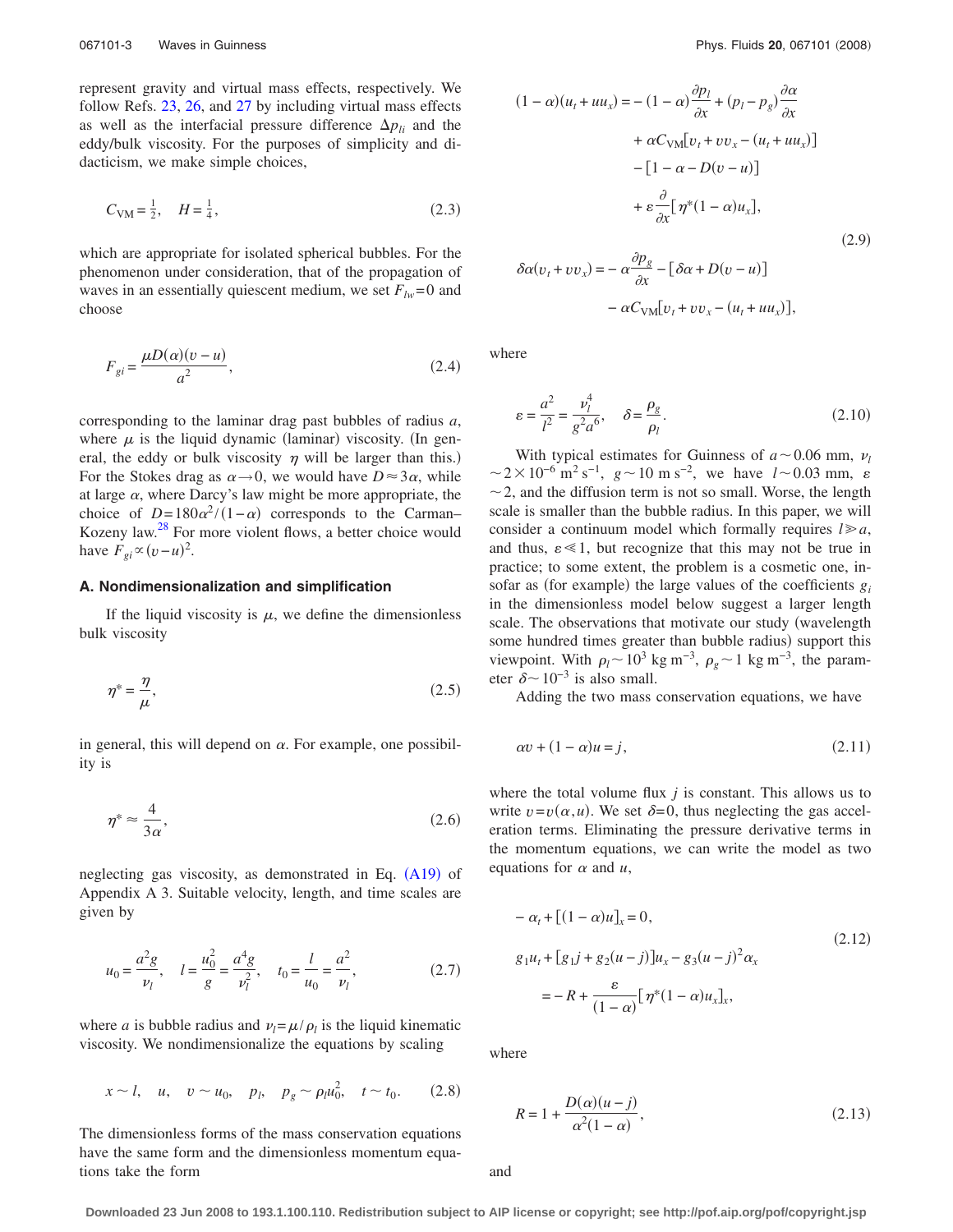<span id="page-3-0"></span>

FIG. 2. The coefficients  $g_1$ ,  $g_2$ , and  $g_3$  as functions of  $\alpha$  for  $C_{VM} = \frac{1}{2}$ , and  $H = \frac{1}{4}$ .

$$
g_1 = 1 + \frac{C_{\text{VM}}}{\alpha(1 - \alpha)},
$$
  
\n
$$
g_2 = 1 + \frac{2H}{\alpha^2} + \frac{C_{\text{VM}}(3\alpha - 2)}{\alpha^2(1 - \alpha)},
$$
  
\n
$$
g_3 = -\left[\frac{C_{\text{VM}} - H(2 - \alpha)}{\alpha^3(1 - \alpha)}\right].
$$
\n(2.14)

The functions  $g_1(\alpha)$ ,  $g_2(\alpha)$ , and  $g_3(\alpha)$  are portrayed in Fig. [2.](#page-3-0) For the relevant values of  $\alpha < 0.3$ , we see that  $g_1 > 0$ ,  $g_2$  $0,$  and  $g_3$   $0.$ 

It is convenient to define

$$
x = -\xi, \quad u = -w, \quad A = 1 - \alpha \tag{2.15}
$$

and we switch attention to the liquid fraction  $A(A=1)$  corresponds to pure liquid). Note that  $g_1$ ,  $g_2$ , and  $g_3$  all become singular as  $A \rightarrow 0$ . Note also that the coordinate  $\xi$  points downward and that  $w>0$  corresponds to liquid downflow. The dimensionless equations are then

$$
A_t + (Aw)_{\xi} = 0,
$$
  
\n
$$
g_1 w_t + [g_2(w+j) - g_1 j] w_{\xi} + g_3(w+j)^2 A_{\xi}
$$
  
\n
$$
= R(A, w+j) + \frac{\varepsilon}{A} \frac{\partial}{\partial \xi} \left( \eta^* A \frac{\partial w}{\partial \xi} \right),
$$
\n(2.16)

<span id="page-3-7"></span>where

$$
R(A, w) = 1 - \frac{w}{W(A)},
$$
\n(2.17)

<span id="page-3-2"></span>and we have written [with  $D(A) = 3(1-A)$ ]

$$
W(A) = \frac{(1-A)^2 A}{3(1-A)}.
$$
\n(2.18)

It is not difficult to show that under the transformation

 $w + j = w_0, \quad \xi + jt = X,$  $(2.19)$ 

<span id="page-3-5"></span>the equations for  $A(X,t)$  and  $w_0(X,t)$  are precisely those above with the net volume flux  $j=0$ . This is not surprising, indicating the Galilean invariance of the system. Conse-

quently, a solution  $A(X,t)$ ,  $w_0(X,t)$  when  $j=0$  yields solutions for nonzero *j*, in which

$$
w(\xi, t) = w_0(\xi + jt, t) - j.
$$
 (2.20)

In particular, traveling wave solutions of speed  $c_0$  when  $j$  $= 0$  correspond to traveling waves when  $j \neq 0$  of speed

<span id="page-3-4"></span>
$$
c = c_0 - j. \tag{2.21}
$$

<span id="page-3-1"></span>Because of this, it suffices to analyze the equations with *j*  $= 0$  and these take the form

$$
A_t + (Aw)_{\xi} = 0,\t\t(2.22a)
$$

<span id="page-3-6"></span>
$$
g_1 w_t + g_2 w w_{\xi} + g_3 w^2 A_{\xi} = R(A, w) + \frac{\varepsilon}{A} \frac{\partial}{\partial \xi} \left( \eta^* A \frac{\partial w}{\partial \xi} \right).
$$
\n(2.22b)

In particular, we wish to investigate the stability of the base steady flow  $A = A^*$ ,  $w = w^*$  representing essentially a steady state of constant velocity and volume fraction.

# **III. THE REDUCED MODEL**  $(\varepsilon=0)$

In this section, we analyze Eq.  $(2.22)$  $(2.22)$  $(2.22)$  in the case when  $\varepsilon = 0$ .

## **A. Linear stability**

If  $\varepsilon = 0$ , the characteristics  $d\xi/d\tau = \lambda$  of Eq. ([2.22](#page-3-1)) satisfy

$$
\lambda = \frac{w}{2g_1} \{ (g_1 + g_2) \pm [(g_1 - g_2)^2 + 4g_1 g_3 A]^{1/2} \},\tag{3.1}
$$

and are real and distinct if the discriminant is positive. The basic case where  $C_{VM} = H = 0$  corresponds to  $g_1 = g_2 = 1$ ,  $g_3$ = 0, and the characteristic speeds are equal. As we discuss in Appendix A, the model with the Cauchy data is ill posed. When  $C_{\text{VM}} = \frac{1}{2}$  and  $H = \frac{1}{4}$ , then

$$
g_1 - g_2 = \frac{1}{2(1-A)^2}
$$
,  $4g_1g_3A = -\frac{(A-A^2+\frac{1}{2})}{(1-A)^3A}$ , (3.2)

and the characteristics are real and distinct if  $A \ge 0.735$  ( $\alpha$  $\leq$  0.265), as shown by Ref. [14.](#page-14-9) With  $g_1 > g_2$  and  $g_3$  < 0, the criterion for real characteristics can be written symbolically as

$$
g_1 - g_2 > 2(g_1|g_3|A)^{1/2}.
$$
\n(3.3)

<span id="page-3-3"></span>(If  $g_3$ >0, the characteristics are always real.)

Equation  $(2.22)$  $(2.22)$  $(2.22)$  (neglecting the  $\varepsilon$  term) is comparable to the St. Venant equations which describe river flow, $^{28}$  and this analogy has been pointed out previously, if not in such a specific way. $^{24}$  The eddy viscosity term was discussed in the context of roll waves in Ref. [29.](#page-14-23) In that case,  $g_1 = g_2 = F^2$ , where *F* is the Froude number,  $R = 1 - w^2/A$  for Chézy's law, and the crucial term  $g_3w^2 = 1$ . The system is always hyperbolic since  $g_3$  > 0 and the waves propagate in both directions if  $F < 1$ , and are exponentially decreasing in time. If  $1 < F$  $\leq$  2, then stable waves exist but both propagate in the same (downstream, toward  $\xi = \infty$ , i.e., downward) direction. Finally, if  $F>2$ , then one of the downstream waves grows unstably and *roll waves* are formed. These waves are dis-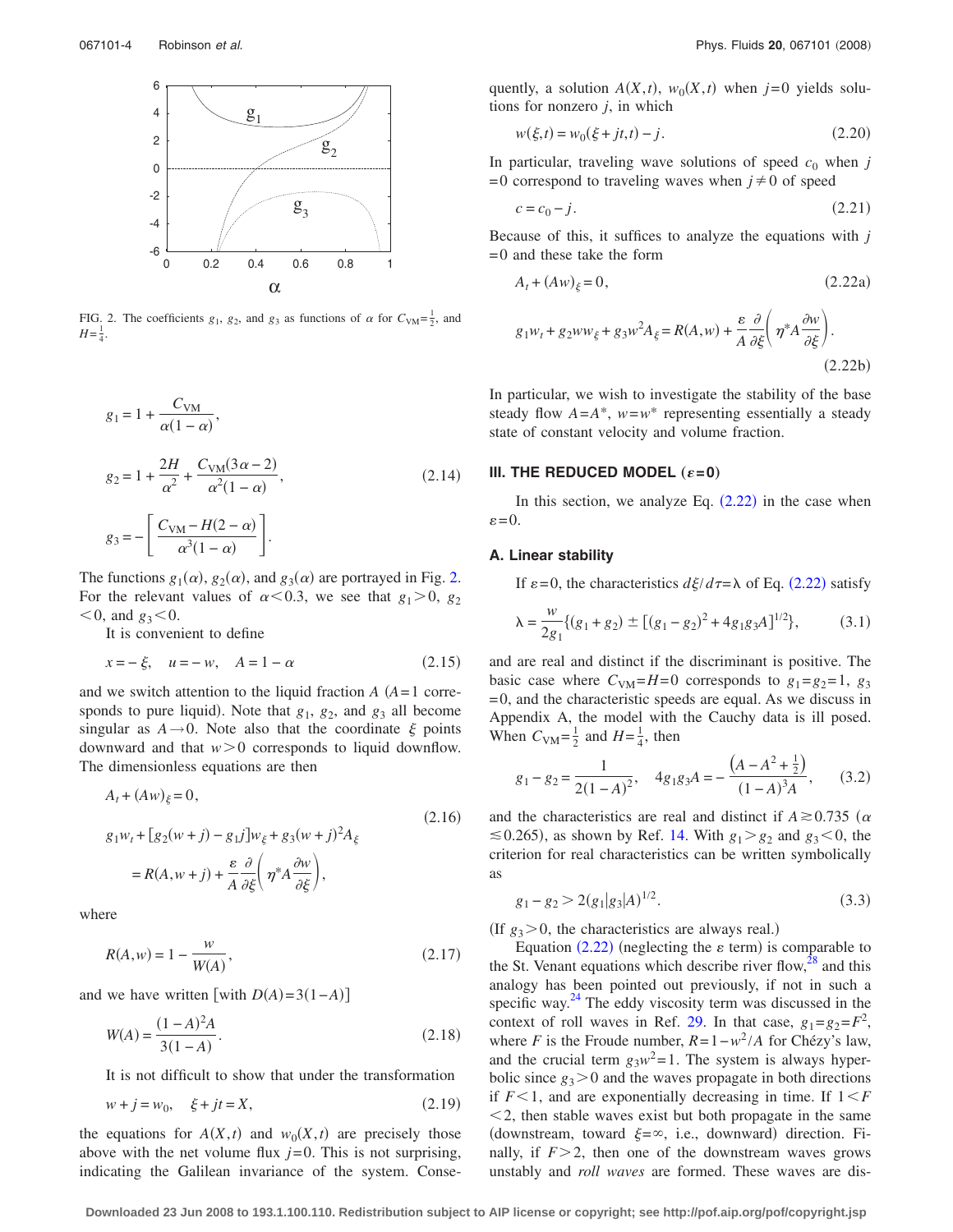<span id="page-4-0"></span>

FIG. 3. Typical examples of  $R(A, w)$  for  $R$  given by Eq.  $(2.17)$  $(2.17)$  $(2.17)$ , with  $D$  $= 3\alpha$ ,  $\alpha = 1 - A$ .

cussed in Ref. [30](#page-14-24) and have been analyzed in Ref. [31:](#page-14-25) they consist of a periodic sequence of shock waves. A more recent study is that of Ref. [32.](#page-14-26)

For the bubbly flow equation  $(2.22)$  $(2.22)$  $(2.22)$ , we can reasonably take *R* as a concave in *A*, with *R* tending to  $-\infty$  as *A* → 1 or  $A \rightarrow 0$  (see Fig. [3](#page-4-0)). An equilibrium exists at the uniform state  $(A^*, w^*)$  when  $R(A^*, w^*) = 0$ , and this determines  $w^*$  in terms of  $A^*$ . Let us assume that the drag law is  $D \approx 3\alpha$ ; this is valid for  $\alpha \rightarrow 0$  but we can in fact use it as a reasonable approximation for most values of  $\alpha$ . Then,  $W(A)$  in Eq. ([2.18](#page-3-2)) is concave,  $W(0) = W(1) = 0$  and

<span id="page-4-1"></span>
$$
W(A) \approx \frac{A(1-A)}{3}.\tag{3.4}
$$

Now, since  $W(A)$  is quadratic in  $A$ , there are in fact two equilibria, one with  $R_A > 0$  and  $A^* < \frac{1}{2}$  and the other with  $R_A < 0$  and  $A^* > \frac{1}{2}$  (assuming the liquid velocity is positive, corresponding to downflow). For the particular choices  $C_{\text{VM}} = \frac{1}{2}$  and  $H = \frac{1}{4}$ , we require  $A > 0.735$  for real characteristics, and thus we focus on the equilibrium point with  $R_A$  $0$ . We also have  $R_w$   $0$  and  $g_3$   $0$ . A straightforward linear instability analysis then shows that the uniform state is unstable if

<span id="page-4-2"></span>
$$
g_1 - g_2 < \frac{g_1 A^* |R_A|}{|R_w| w^*} + \frac{|g_3| |R_w| w^*}{|R_A|},\tag{3.5}
$$

or equivalently,

$$
g_1 - g_2 - 2(g_1|g_3|A^*)^{1/2}
$$
  

$$
< \left[ \left( \frac{g_1 A^* |R_A|}{|R_w|w^*} \right)^{1/2} - \left( \frac{|g_3||R_w|w^*}{|R_A|} \right)^{1/2} \right]^2,
$$
(3.6)

which shows, in comparison with Eq.  $(3.3)$  $(3.3)$  $(3.3)$  that the uniform state always becomes unstable *before* the characteristics become complex (i.e., we can ignore the latter in the context of the stability analysis). With  $C_{VM} = 2H = \frac{1}{2}$  the uniform state (with  $R_A < 0$ ) is unstable for all values of  $A \ge 0$ , if we assume Eq.  $(3.4)$  $(3.4)$  $(3.4)$  to be valid.

Linear theory seeks solutions of the form *A*−*A*\* exp*ik*+*t*-. Writing this in the equivalent form *A*−*A*\* *eik*−*cLt*-<sup>+</sup>*Rt* demonstrates that the associated wave speed satisfies  $c_L = -\frac{\sigma_I}{k}$ . At the point of instability, corresponding to equality in Eq.  $(3.5)$  $(3.5)$  $(3.5)$  the unstable wave speed is

$$
c_L = w^* - \frac{A^* |R_A|}{|R_w|}.
$$
\n(3.7)

Since  $w^* = W(A^*)$ , we have

$$
c_L = W(A^*) - A^*|W'(A^*)|,\t(3.8)
$$

and thus Eq.  $(3.4)$  $(3.4)$  $(3.4)$  implies

$$
c_L \approx \frac{A^*}{3} (2 - 3A^*),
$$
\n(3.9)

and the waves move in the negative  $\xi$  direction, i.e., *upward*, providing  $A > \frac{2}{3}$ . The upward motion of the waves is the result of analyzing Eq.  $(2.22)$  $(2.22)$  $(2.22)$  with  $j=0$ , however, the actual wave speed will satisfy Eq.  $(2.21)$  $(2.21)$  $(2.21)$  (with  $c_0 = c_L$ ), as discussed following Eq.  $(2.19)$  $(2.19)$  $(2.19)$ .

# **B. Finite amplitude waves**

If the uniform state  $(A = A^*, w = w^*)$  of our fundamental equation set  $(2.22)$  $(2.22)$  $(2.22)$  is unstable to the formation of growing travelling waves, the question arises as to how such distur-bances evolve.<sup>23[,33](#page-14-27)</sup> In the spirit of kinematic wave theory, we attempt to find approximate travelling wave solutions of Eq.  $(2.22)$  $(2.22)$  $(2.22)$  with  $\varepsilon = 0$ . Later, we compare our results to the numerical solutions of the full equations (Sec. IV) for  $\varepsilon \ll 1$ . The normal precepts of nonlinear stability theory suggest the existence of finite amplitude periodic traveling waves but smooth solutions of this type cannot exist, for the following reason. If we seek solutions of the form

$$
A = A(z), \quad w = w(z), \quad z = \xi - c\tau,
$$
 (3.10)

<span id="page-4-3"></span>where  $c$  is to be determined, then there is a first integral

$$
-cA + Aw = K,\tag{3.11}
$$

and consequent substitution into Eq.  $(2.22b)$  $(2.22b)$  $(2.22b)$  yields a first order equation for  $A$  (or  $w$ ). Such an equation cannot have periodic solutions.

The resolution of this quandary lies in the fact that the equations (with  $\varepsilon = 0$ ) are hyperbolic. In general, we expect that isolated disturbances will evolve into propagating waves with a shock at one end and an expansion fan at the other (compare the discussion in Ref.  $20$ , p. 284). Periodic disturbances may be expected to form periodic waves with a shock at one end, analogously to the formation of periodic shock waves in rivers.<sup>31,[34](#page-14-29)</sup>

We therefore suppose that the solution for *A* takes the form of a function defined in  $0 \lt z \lt L$ , repeated periodically with period *L* (the wavelength), with  $A = A_0$  at  $z = 0$  and *A*  $=A_L$  at  $z=L$ . With Eq. ([3.11](#page-4-3)), the equation for *A* can be written as

<span id="page-4-4"></span>
$$
J(A)A' = B(A),\tag{3.12}
$$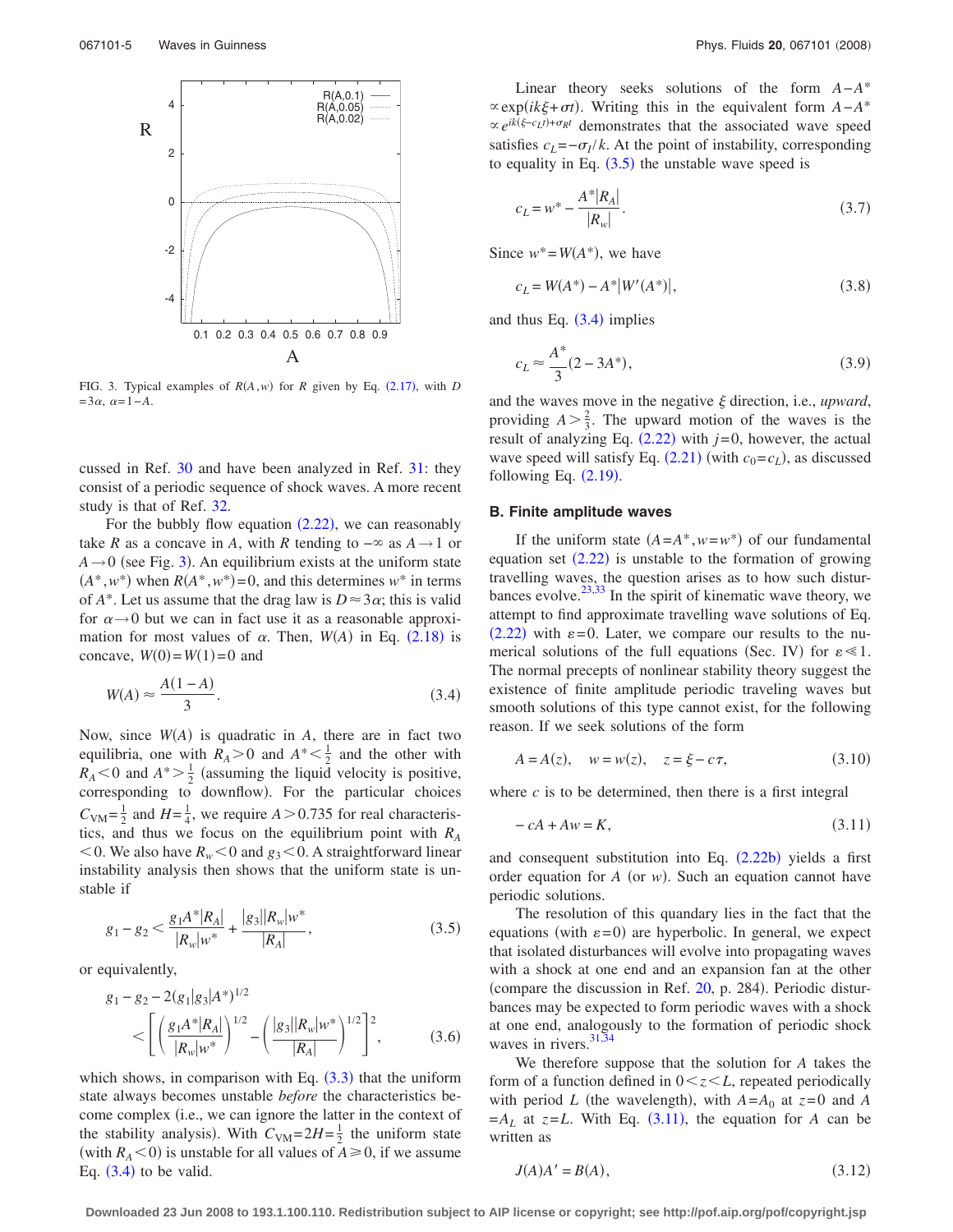where

<span id="page-5-0"></span>
$$
J(A) = [(g_1 - g_2)cA - g_2K]K - |g_3|A(K + Ac)^2,
$$
  
\n
$$
B(A) = A^2 \left[ A - \frac{K + Ac}{W(A)} \right].
$$
\n(3.13)

The parameters  $c$ ,  $K$ ,  $L$ ,  $A_0$ , and  $A_L$  are unknown. The integration of Eq.  $(3.12)$  $(3.12)$  $(3.12)$  from 0 to *L* determines *L* in terms of the other unknowns, thus,

<span id="page-5-2"></span>
$$
L = \int_{A_0}^{A_L} \frac{J(A)dA}{B(A)}.
$$
 (3.14)

We now consider how the other unknown constants are to be found. In this, we follow Ref. [31](#page-14-25) with one modification associated with the momentum balance.

# *1. Finite amplitude wave solutions*

In Appendix B, we carry out a shock layer analysis in which we derive a momentum jump condition across the layer at  $z=0$ , L for the case  $\varepsilon=0$  resulting in an expression for the shock speed

$$
c = \frac{\left(w^2 \left\{A \left[1 + \frac{H}{(1-A)^2}\right] - \frac{1}{2}C_{VM}\left[\frac{A^2}{(1-A)^2} - 1\right]\right\}\right)_{A_0}^{A_L} + \int_{A_0}^{A_L} \frac{A w J(A) dA}{W(A) B(A)}}{\left[w \left(\frac{C_{VM}}{1-A} + A\right)\right]_{A_0}^{A_L}}.
$$
\n(3.15)

Following the well established procedures from gas dynamics, we further examine the shock structure in Appendix B by performing a local analysis of Eq.  $(2.22)$  $(2.22)$  $(2.22)$  in the vicinity of a moving shock in the limit as  $\varepsilon \rightarrow 0$  and this leads to Eqs.  $(B14)$  $(B14)$  $(B14)$  and  $(B15)$  $(B15)$  $(B15)$ :

<span id="page-5-3"></span>
$$
\int_{A_0}^{A_L} \frac{J(A)}{A^2} dA = 0,
$$
\n(3.16)

<span id="page-5-1"></span>
$$
\overline{A}[W(\overline{A}) - c] = K, \quad J(\overline{A}) = 0,
$$
\n(3.17)

where *J*(*A*) is defined in Eq. ([3.13](#page-5-0)),  $W(A) = A(1-A)/3$  and  $\overline{A}$ is a particular value of *A* between  $A_0$  and  $A_L$  defined by Eq.  $(3.17).$  $(3.17).$  $(3.17).$ 

Interestingly, we find that the momentum jump and shock speed conditions are independent and, in fact, we have found numerically that the only way in which Eq. ([3.15](#page-5-2)) can be solved is with the trivial solution in which  $A_0 = A_L$ . We conclude that the momentum jump conditions are not valid in general for two-phase flow though, at this point, it is not clear why this is the case. Allied with our comments in Appendix B concerning the advisability of proposing momentum jump conditions for averaged equations, we dispense with Eq.  $(3.15)$  $(3.15)$  $(3.15)$  altogether, and the remaining equations will therefore provide a one-parameter family of traveling wave solutions, just as was found in Ref. [31.](#page-14-25)

Finally, we note that the prescription  $(B7)$  $(B7)$  $(B7)$  of the bubble volume flux *q* in Appendix B yields

<span id="page-5-4"></span>
$$
\int_{A_0}^{A_L} \frac{(K + cA)J(A)dA}{B(A)} = qL.
$$
 (3.18)

# *2. Numerical shock solutions*

The mathematical problem for the shock solutions thus reduces to the determination of six constants: *L* is the wavelength or period of the wave, *c* is the shock speed, *K* is an auxiliary integration constant,  $A_0$  and  $A_L$  are the values of the liquid fraction at each end of the wave  $(z=0, z=L)$ , and an extra auxiliary constant  $\overline{A}$  which is a particular value of the liquid fraction (between  $A_0$  and  $A_L$ ) defined by Eq. ([3.17](#page-5-1)). The system of equations  $(3.14)$  $(3.14)$  $(3.14)$ ,  $(3.16)$  $(3.16)$  $(3.16)$ , and  $(3.18)$  $(3.18)$  $(3.18)$  provides between them *five equations for the six unknowns* (we seek a one parameter family of solutions).

Our strategy to solve these equations is the following. Suppose we know  $\overline{A}$ . Then from Eq.  $(3.17)$  $(3.17)$  $(3.17)$ , *K* is a linear function of  $c$  and since  $J$  is quadratic in  $K$  and  $c$ , we can use Eq.  $(3.17)$  $(3.17)$  $(3.17)$  to find *c* and *K* as functions of  $\overline{A}$ .

Next,  $J(A)$  is a rational function of  $A$  so the integral in Eq.  $(3.16)$  $(3.16)$  $(3.16)$  can be computed explicitly as a function  $F(A_L, A_0; \overline{A})$ . In a similar way, Eq. ([3.18](#page-5-4)) can be written [using Eq.  $(3.14)$  $(3.14)$  $(3.14)$ ] in the form  $G(A_L, A_0; \overline{A}) = q$ , on defining the appropriate function  $G$ . Note that in Eqs.  $(3.18)$  $(3.18)$  $(3.18)$  and  $(3.14)$  $(3.14)$  $(3.14)$ since both *J* and *B* vanish at  $A = \overline{A}$ , it is wise to remove the  $\frac{1}{2}$  factor *A*− $\overline{A}$  from *J* and *B* in the integrals. Given  $\overline{A}$  and the prescribed value of *q*, we solve the two algebraic equations  $F=G-q=0$ , thus determining  $A_0$  and  $A_L$  in terms of  $\overline{A}$ . In this way, we obtain the one parameter family of travelling waves.

In practice, it is convenient to replace the prescription of *q* by the prescription of  $A_L$ . Then, the solution of  $F=0$  yields  $A_0(A_L, \overline{A})$ , when *L* and *q* can be computed directly.

Figure [4](#page-6-0) shows a direct numerical computation of the periodic traveling waves which result from solving Eq. ([2.22](#page-3-1)) with  $\varepsilon$  = 0.05 and  $\eta$ <sup>\*</sup> = 1. These waves arise through an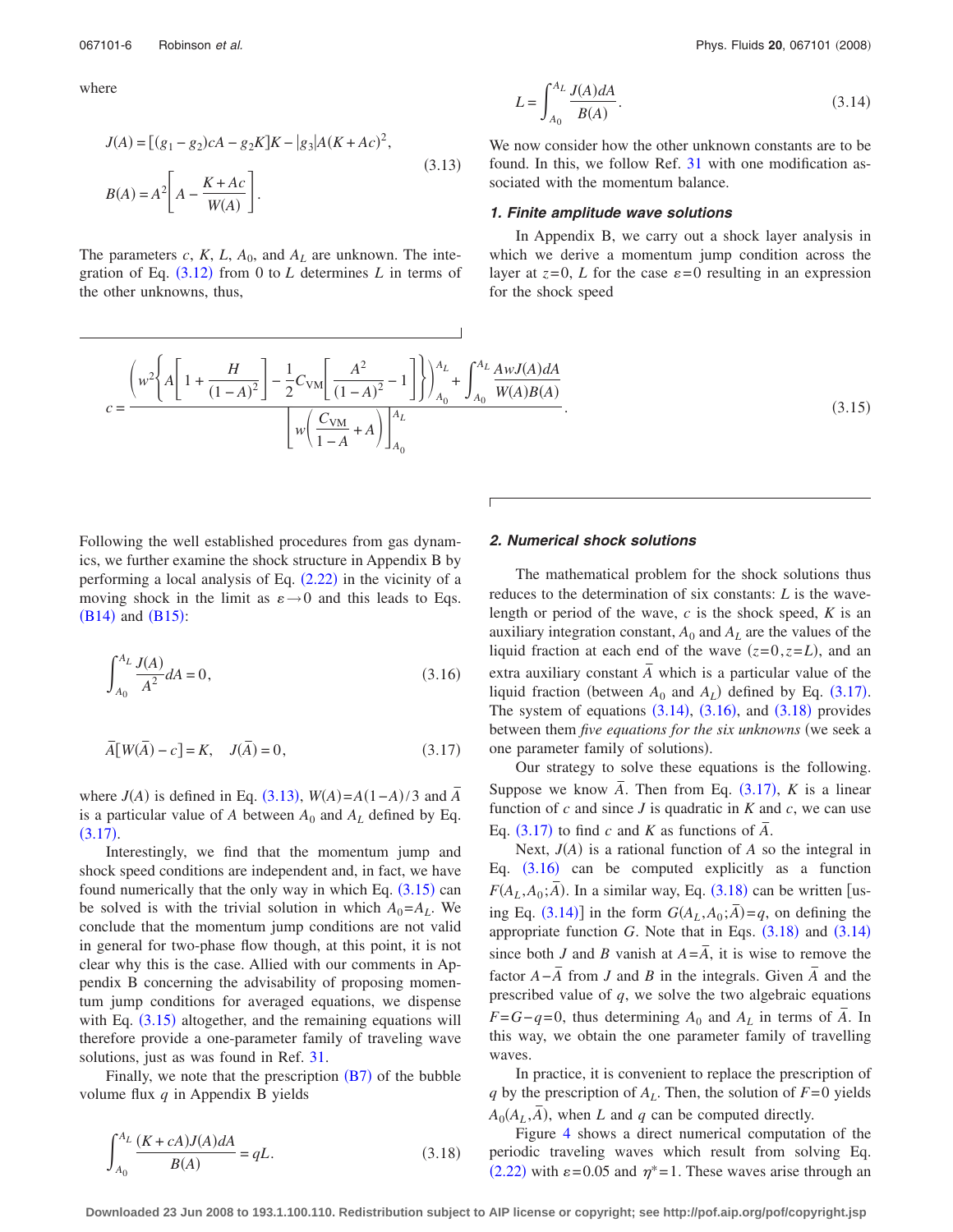<span id="page-6-0"></span>

FIG. 4. Periodic waves produced in a direct numerical computation of Eq. ([2.22](#page-3-1)) using values  $\varepsilon = 0.05$ ,  $\eta^* = 1$ , which arise from the instability of a uniform state with  $A = A^* = 0.92$  and  $w^* = 0.0245$ .

instability of a uniform state  $A = A^*$ , taken here to be  $A^*$ = 0.92. The waves travel backward at a speed *c*=−0.26.

The results of numerical computations such as in Fig. [4](#page-6-0) can be compared to the theoretical predictions from the traveling wave analysis. A difficulty in this exercise is that the traveling wave analysis only yields a one parameter family of solutions and it is unclear *a priori* which member of this family should be used. The waves which arise from a uniform state  $A = A^*$  typically have  $A_L \approx A^*$  so that this provides the appropriate value of  $A_L$ . It is also found that the computed waves are long waves, as indicated in Fig. [5.](#page-6-1) This figure plots the variation of the predicted wavelength *L* as a function of  $\overline{A}$ , for three different values of  $A_L$ . Also shown are the values of the wavelength of the waves which result from direct computation at the corresponding values of *A*\*  $=$ *A*<sub>*L*</sub>. It can be seen that as  $\overline{A}$  increases, *L* increases without bound as  $\overline{A}$  approaches an asymptotic value, which we denote as  $\overline{A}_{\infty}$ . This asymptote occurs because the function  $B(A)$ has a second zero at a value larger than  $\overline{A}$ , and the asymptotic value  $\overline{A}_{\infty}$  occurs when this zero merges with  $\overline{A}$ .

The advantage of the existence of this asymptote is that, providing we assume that long waves are preferentially selected, we can use *L* as the parameter describing the waves,

<span id="page-6-1"></span>

FIG. 5.  $L(A_L, \overline{A})$  computed from the reduced hyperbolic model ([3.14](#page-5-2)) for three different values of *AL*. The diamonds and stars correspond to values of *L* obtained numerically from the full equation  $(2.22)$  $(2.22)$  $(2.22)$  with  $\varepsilon = 0.05$  and 0.03, respectively, for the same value of  $A_L$ , taken to be the uniform state.

<span id="page-6-2"></span>

FIG. 6.  $\overline{A}_{\infty}$  determined as a function of  $A_L$ .  $\overline{A}_{\infty}$  is the limiting value of  $\overline{A}$  as  $L \rightarrow \infty$ , as given in Eq. ([3.14](#page-5-2)), computed by using the shock solutions of the reduced hyperbolic model with  $\varepsilon = 0$ .

but the consequent value of  $\overline{A}$  is then given by  $\overline{A}_{\infty}$ , and is determined directly by *AL*, as illustrated in Fig. [5.](#page-6-1) In particular, the quantities  $c$  and  $A_0$  are then predicted uniquely by  $A_L$ and these values can be compared to the results of direct computations. Figure [6](#page-6-2) shows the variation of  $\overline{A}_{\infty}$  with  $A_L$ determined from the traveling wave analysis. It is a smoothly increasing function, with an apparent limit of  $\bar{A}_{\infty} = 1$  at  $A_L = 1$ .

Figures [7](#page-6-3) and [8](#page-7-0) provide the consequent comparison of the predicted  $A_0$  and  $c$ , respectively, with the directly computed values. It can be seen that the agreement is good, well within the  $O(\varepsilon)$  error we might expect. The error also appears to dwindle as  $\bar{A}_{\infty}$  (and thus also  $A_L$ ) approaches one. In addition, the numerical results approach the predictions more and more closely as  $\varepsilon$  is decreased.

#### **IV. THE NUMERICAL ALGORITHM FOR FINITE**

Numerical solutions of the full model  $(2.22)$  $(2.22)$  $(2.22)$  with  $\varepsilon \ll 1$ were obtained by using a finite difference method with a uniform grid. We first solved Eq. ([2.22a](#page-3-1)) explicitly for *A* by using a forward difference for the time derivative and a back-

<span id="page-6-3"></span>

FIG. 7. The diamonds and stars represent values of  $A_0$  obtained via numerical solution of the full model  $(2.22)$  $(2.22)$  $(2.22)$  (with  $\varepsilon = 0.05$  and 0.03, respectively, and  $\eta^*$ =1) at the three values of  $A_L$  in Fig. [5,](#page-6-1) but plotted against the values  $\overline{A}_{\infty}$ , which are shown in Fig. [6,](#page-6-2) and computed from the shock wave analysis of the reduced model with  $\varepsilon = 0$ . The crosses are the values of  $A_0$  predicted directly from the shock wave analysis. Thus, the diamonds and stars represent the "data" or the "exact answer," the crosses are the prediction or the approximate answer.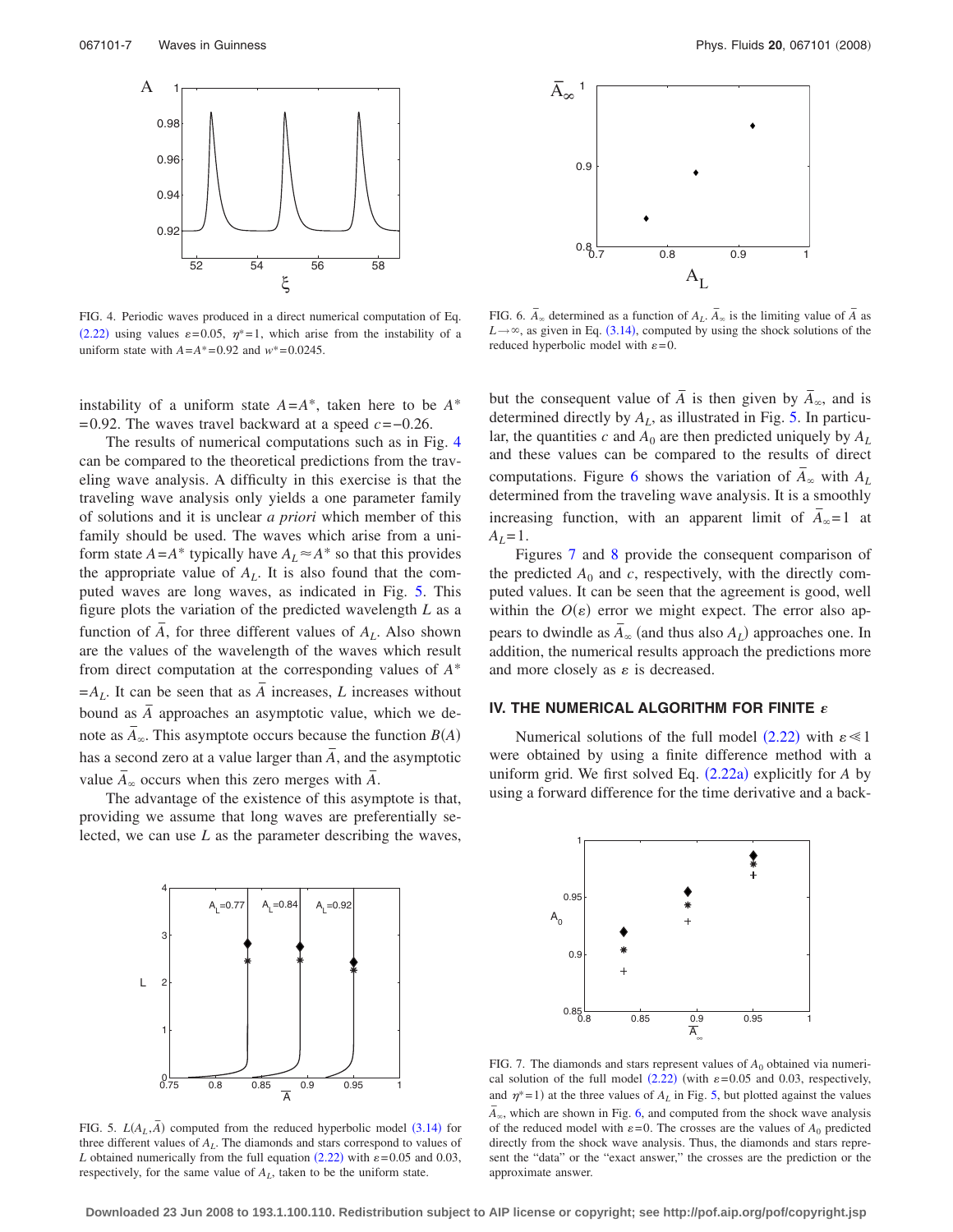<span id="page-7-0"></span>

FIG. 8. Computations of the wave-speed  $c$  using the full model  $(2.22)$  $(2.22)$  $(2.22)$  with  $\varepsilon \ll 1$ . The "exact" values of *c* (diamonds  $\varepsilon = 0.05$ , stars  $\varepsilon = 0.03$ ) are shown as a function of  $\overline{A}_{\infty}$  compared to the solution of the approximate reduced model ( $\varepsilon$ =0) obtained from solving Eq. ([B15](#page-14-31)) to find  $c(\overline{A})$ , with  $\overline{A} = \overline{A}$ 

ward difference for the spatial derivative. We then solved Eq. ([2.22b](#page-3-6)) implicitly for *w*. As before, we used a forward difference for the time derivative and since this equation with  $\varepsilon \neq 0$  is parabolic, we used central differences for the first spatial derivatives. To obtain an approximation to the second order diffusive term, we used a forward difference for the inner derivative followed by a backward difference for the outer one.

Our approach in modeling the evolution of a small perturbation to the uniform state  $(A^*, w^*)$  consisted of applying a small perturbation to the initial condition and allowing it to develop in time. At the inlet boundary both *A* and *w* were held constant and  $w_{\xi}=0$  was applied at the outlet. Initial conditions were taken as

$$
A(\xi,0) = A^* + \delta(e^{-k_c^2(\xi - \xi_0)^2} - e^{-k_c^2 \xi_0^2}), \quad w(\xi,0) = w^*, \qquad (4.1)
$$

where  $k_c$  is the most unstable wave number and  $\delta \le 1$ . Step sizes of  $\Delta \xi = 5\Delta t = 0.005$  and  $\Delta \xi = 5\Delta t = 0.0025$  were used when  $\varepsilon = 0.05$  and  $\varepsilon = 0.03$ , respectively. The assumption of a zero total volume flux, i.e.,  $j=0$ , results in waves traveling in the negative  $\xi$  direction, i.e., upward. However, a value of  $j$ sufficiently large in absolute value results in downward traveling waves [see Eq.  $(2.21)$  $(2.21)$  $(2.21)$ ].

We note that the linear theory of Sec. III A was successful in predicting when roll waves would develop in the full nonlinear model (any numerical simulations shown here occurred in the linearly unstable region of parameter space). We also note that the dimensional time for the periodic waves to evolve from the initial condition was typically of the order of one second. In practice, the waves seem to occur almost instantaneously.

# **V. DISCUSSION**

We have examined high speed digital video images of settling Guinness to obtain estimates of such quantities as bubble size and void fraction. Figure [9](#page-7-1) shows a typical image of this type. From these images, we are able to calculate bubble size and void fraction, and also wave speed and wavelength. All of these quantities vary somewhat depending on the position in the glass, and also with time since pouring.

<span id="page-7-1"></span>

. FIG. 9. A typical still frame from which flow characteristics are assessed.

Bubble sizes from one frame are shown in Fig. [10.](#page-7-2) They are approximately normally distributed, with a mean diameter of 122  $\mu$ m ( $a=61 \mu$ m); another image produced a normal distribution with smaller mean radius, 47  $\mu$ m. The density of Guinness is determined from its specific gravity, which is the ratio of its density to that of water. The SG is taken as 1.007, from information provided by Roche at Diageo (manufacturers of Guinness). The density of water varies a little with temperature, decreasing from  $10^3$  kg m<sup>-3</sup> at 5 °C to 0.9982 × 10<sup>3</sup> kg m<sup>-3</sup> at 20 °C so we take  $\rho_l$  $\approx 10^3$  kg m<sup>-3</sup>. The viscosity is not apparently publicly available and we have measured it. We find that at a temperature of about 5 °C, the viscosity is  $\mu \approx 2 \times 10^{-3}$  Pa s.

Although the waves are easily seen in video (or in the flesh), they are difficult to isolate on still images. Figure [11](#page-8-0) shows one such image where the wave crests are indicated. In this image, the wave spacings are 5.3, 5.9, 6.4, 6.7, 6.7, and 7.0 mm from top to bottom. Identification of wave spacings is also awkward because the waves are themselves sub-

<span id="page-7-2"></span>

FIG. 10. Histogram of bubble sizes in diameters, from an image about two-thirds up the glass. The mean diameter is  $122 \mu m$  and there is quite a wide distribution.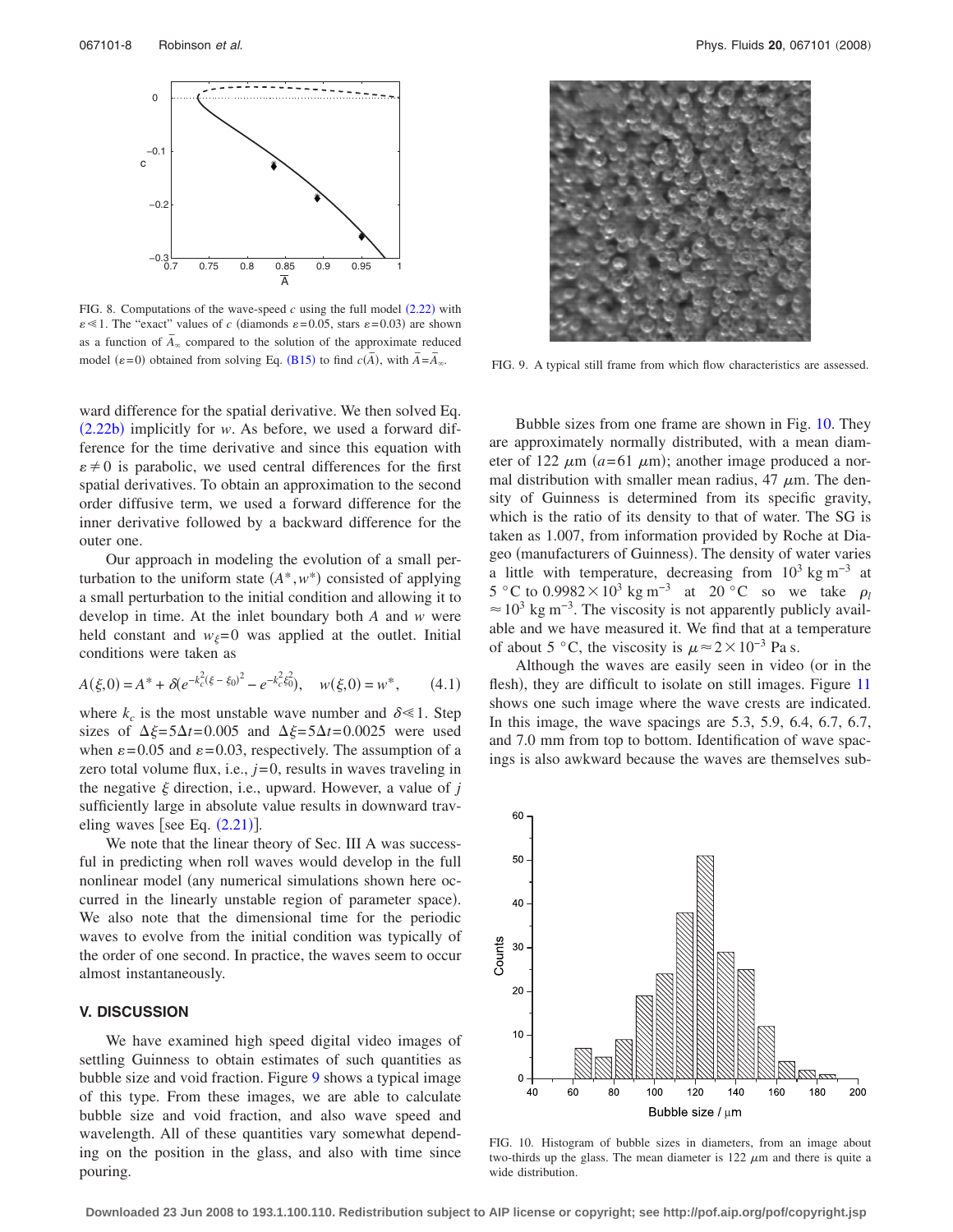<span id="page-8-0"></span>

FIG. 11. (Color online) The horizontal dashes mark visually defined wave crests in the Guinness.

ject to a lateral instability which causes them to be corru-gated (see Fig. [1](#page-1-0)).

The wave profiles are quite distinct. The waves consist of 4 – 5 mm length regions of bubbles, separated by plugs of bubble-free pure fluid, some 1.4– 1.8 mm in length. These correspond to parts of the wave where  $A = 1$ , and are not described in the present theory. Figure [12](#page-8-1) shows a histogram of measured wave speeds, with mean 20.9 mm s−1. Wave speed was measured in two ways. First, local zoomed video clips were examined and wave speed was measured from the differing plug positions in separate frames. These clips were taken from video shot at 750 frames/s.

A second method was to look at a whole glass shot, measuring distance traveled versus frame number, shot at

<span id="page-8-1"></span>

FIG. 12. Histogram of wave speeds. The mean is 20.9 mm s−1 and the distribution is skewed toward higher wave speeds.

125 frames/s. This latter method gave a single result of 21.8 mm s<sup> $-1$ </sup>, which is in good agreement with the zoomed result.

The average void fraction of bubbles was measured from still video frames, such as that shown in Fig. [9.](#page-7-1) With short depth of focus, one can estimate an areal bubble fraction, and with a measured mean bubble radius, and the assumption of uniform bubble packing, it is straightforward to estimate the bubble volume fraction  $\alpha$ . Obviously, this changes with location and time, tending to zero at late times and deep position. From four different images, low on the glass and early in the settling, we measured  $\alpha = 0.237, 0.233, 0.242,$  and 0.266. At a higher location, about a centimeter below the accumulating head, we found  $\alpha = 0.315$ .

The form of the waves computed in Fig. [4](#page-6-0) can be compared to some extent with these observations. The computed wave consists of two parts, a flat region at low  $A$  (high  $\alpha$ ) and a thin spike where *A* is large. The relative lengths of the two regions are the same as in the observations (about a third), except that in the experiment, the values are more extreme:  $A = 1$  in the spike (bubble-free liquid) and  $A$  $\approx 0.75$  in between. Our model is not able to approach or attain such high amplitude waves, at least with the parametric choices we have made, but it is qualitatively similar.

To compute the length and velocity scales, we use median bubble radius  $a = 6.1 \times 10^{-5}$  m, density  $\rho_l = 10^3$  kg m<sup>-3</sup>, viscosity  $\mu_l = 2 \times 10^{-3}$  Pa s, and acceleration due to gravity  $g = 9.81 \text{ m s}^{-2}$ . From Eq.  $(2.7)$  $(2.7)$  $(2.7)$ , we then compute

$$
l = 0.034
$$
 mm,  $u_0 = 18.25$  mm s<sup>-1</sup>. (5.1)

These values need to be compared to observed wavelengths and wave speeds.

The observed wavelength is  $L<sub>D</sub> \approx 6$  mm and this corresponds to a dimensionless wavelength

$$
L = \frac{L_D}{u_0} \approx 180. \tag{5.2}
$$

This is much larger than the numerically computed values  $L \approx 2.4 - 2.8$ , although the result is consistent with a tendency toward long wavelength selection. We have no explanation for why such long wavelengths might be selected, but we merely note that the observations are not inconsistent with the theory.

The theory does much better with the wave speed, which, as we have said, provides a genuine test of the traveling wave theory, given long waves. If the background dimensional flux defined [compare Eq.  $(2.11)$  $(2.11)$  $(2.11)$ ] by

$$
j_D = \alpha v_D + (1 - \alpha)u_D \tag{5.3}
$$

is negative (i.e., the mixture is going downward, as we infer), then the dimensional wave speed downward will be

$$
c_D = u_0 c_0 + |j_D|,\t\t(5.4)
$$

where  $c_0$  is the theoretical wave speed at zero net flux, shown in Fig. [8.](#page-7-0) It is difficult to estimate  $j<sub>D</sub>$  since we cannot estimate liquid velocity. If it is comparable to the velocity mechanically induced by pouring, then, we expect  $|j_D|$  $\sim$  10–25 mm s<sup>-1</sup>, while for values of *c*<sub>0</sub>≈–0.2 (see Fig. [8](#page-7-0)) and with  $u_0$ = 18 mm s<sup>-1</sup>, observed wave speeds of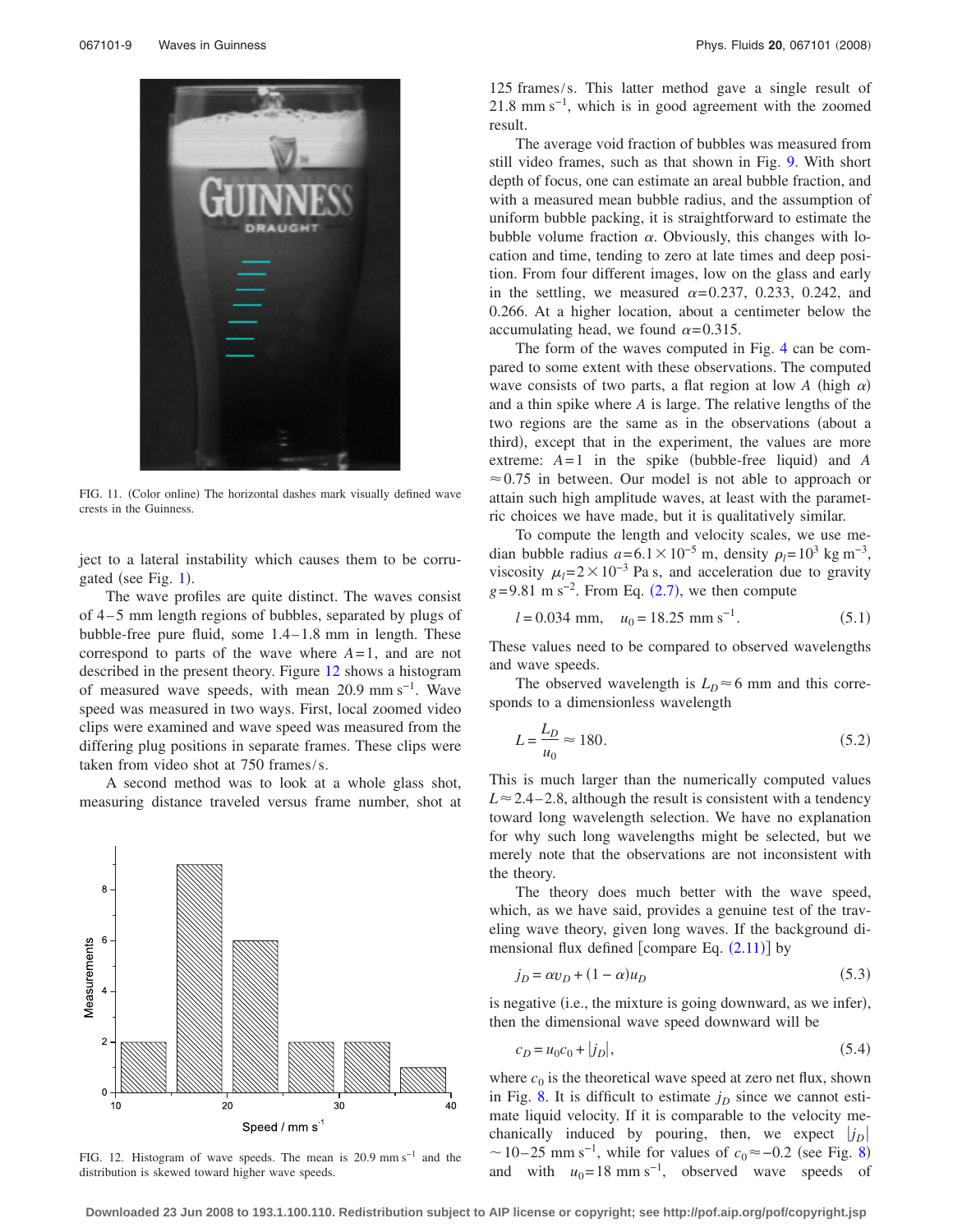21 mm s<sup>-1</sup> are obtained for  $|j_D| \approx 24.6$  mm s<sup>-1</sup>. This result is encouraging. As the pint settles, we might then expect  $|j_D|$  to decrease, causing the waves to slow down, as observed.

# **VI. CONCLUSIONS**

We have presented a two-phase flow theory for bubbly flow, with the intention of explaining why waves form in such flows, and in particular why they form in poured pints of Guinness, and also why they go downward. The theory is able to explain wave formation via instability of a uniform flow and the results seem reasonably consistent with observations. In particular, the wave speed is well explained. The wavelength of the observed waves is much longer than one would predict but this observation of itself does not invalidate the theory. It merely raises the question of how the wavelength of the waves is selected since the theory is only able to provide a one parameter family of traveling wave solutions (with the wavelength being the parameter of the family). In fact, a similar conundrum besets the phenomenon of roll waves in inclined channel flows, and it is a matter of common observation that the waves observed on an inclined pavement during heavy rain, for example, have wavelengths much longer than their depth. This suggests that the issue of wavelength selection is not an immediate fault of the present model.

The model is, however, not at all perfect. While the choice of the added virtual mass and interfacial pressure terms seems reasonable, there are other possibilities, and the choice of the coefficients  $C_{VM}$  and  $H$  is at least uncertain. A particularly desirable improvement would be to have a model which produced waves in which slugs of high void fraction ( $\alpha \approx 0.25$ ) alternated with plugs of pure liquid. The high void fraction is near the value where the bubbly twophase flow equations are expected to break down, and this suggests that the waves of clear liquid are a manifestation of regime transition. We have not been able to find similar behavior, although in truth it would be difficult to compute even if it were there.

Are there any other mechanisms which might produce the waves? One possibility is a hindering effect due to the bubble size distribution. Large bubbles tend to rise more rapidly than small bubbles, and so in a distribution one can expect a separation effect, and the formation of waves similar to those which occur in the traffic along a two lane road, and familiar to all commuters on such roads, where rapidly moving cars accumulate in queues behind isolated, more slowly moving trucks. Whether such a mechanism is viable in three-dimensional flow is unclear (it is fairly infrequent even on three lane motorways) and it is even less clear how one might model the process. Another possibility is that the waves are a manifestation of a Tollmien–Schlichting instability in the shear flow of the liquid in the glass. An assessment of this possibility may be made through an estimate of the Reynolds number of the flow. With a velocity of 0.02 m s−1 and a glass radius of 0.04 m, we find a Reynolds number of about 800. This is well below the value at which transition to turbulence sets in for a pipe flow and, in addition, we note that such transitions are generally seen in forced, not naturally convective, flows. Furthermore, regular waves are only seen if they are excited, for example, by a vibrating ribbon. We consider such an instability an unlikely cause for the waves.

# **ACKNOWLEDGMENTS**

The authors wish to acknowledge the Enterprise Ireland Grant No. SC/2001/188, and the support of the Mathematics Applications Consortium for Science and Industry (www.macsi.ul.ie) funded by the Science Foundation Ireland mathematics initiative Grant No. 06/MI/005.

#### **APPENDIX A: DERIVATION OF THE MODEL**

In this appendix, we justify the basic model  $(2.1)$  $(2.1)$  $(2.1)$ , discuss the boundary conditions appropriate for the problem, and introduce a regularizing bulk or eddy viscosity. The most basic set of equations describing one-dimensional adiabatic two-phase flow in a pipe is the following:

<span id="page-9-0"></span>
$$
\alpha_t + (\alpha v)_x = 0,\tag{A1a}
$$

<span id="page-9-1"></span>
$$
-\alpha_t + [(1 - \alpha)u]_x = 0, \tag{A1b}
$$

<span id="page-9-2"></span>
$$
\rho_l(1-\alpha)(u_t + uu_x) = -(1-\alpha)\frac{\partial p_l}{\partial x} + F_{gi} - F_{lw},\tag{A1c}
$$

$$
\rho_g \alpha (v_t + v v_x) = -\alpha \frac{\partial p_g}{\partial x} - F_{gi}.
$$
\n(A1d)

The variables are the void fraction  $\alpha$ , the averaged gas and liquid velocities  $v$  and  $u$ , and the gas and liquid pressures  $p<sub>g</sub>$ and  $p_i$ ; *x* denotes the long axis distance, and  $F_{gi}$  and  $F_{lw}$  are the frictional resistance exerted on the gas by the liquid (at the gas-liquid interface) and the wall friction exerted on the liquid (it is assumed that the flow is fully turbulent), respectively. It is usual to constitute these two terms algebraically in terms of *u* and *v* and they represent the integrated effects of the Reynolds (shear) stresses in each phase.

The derivation of phase-averaged equations has been discussed by many authors, for example, Refs. [19](#page-14-13)[–21](#page-14-14) and [35.](#page-14-32) A constitutive relation between  $p_g$  and  $p_l$  is necessary in Eq.  $(A1)$  $(A1)$  $(A1)$  and we simply assume that

$$
p_g = p_l = p. \tag{A2}
$$

While the model  $(A1)$  $(A1)$  $(A1)$  makes several unwarranted assumptions (for example, that the average  $\langle u^2 \rangle$  is equal to the square of the average,  $\langle u \rangle^2$ ), it appears at first sight to be physically plausible. It is thus disconcerting to find that its characteristic speeds  $dx/dt = \lambda$  are given by  $\infty$ ,  $\infty$  (corresponding to two infinite sound speeds, as we assume  $\rho_l$  and  $\rho_g$  are constant), and the two values

$$
\lambda = \frac{u \pm \textit{isv}}{1 \pm \textit{is}},\tag{A3}
$$

where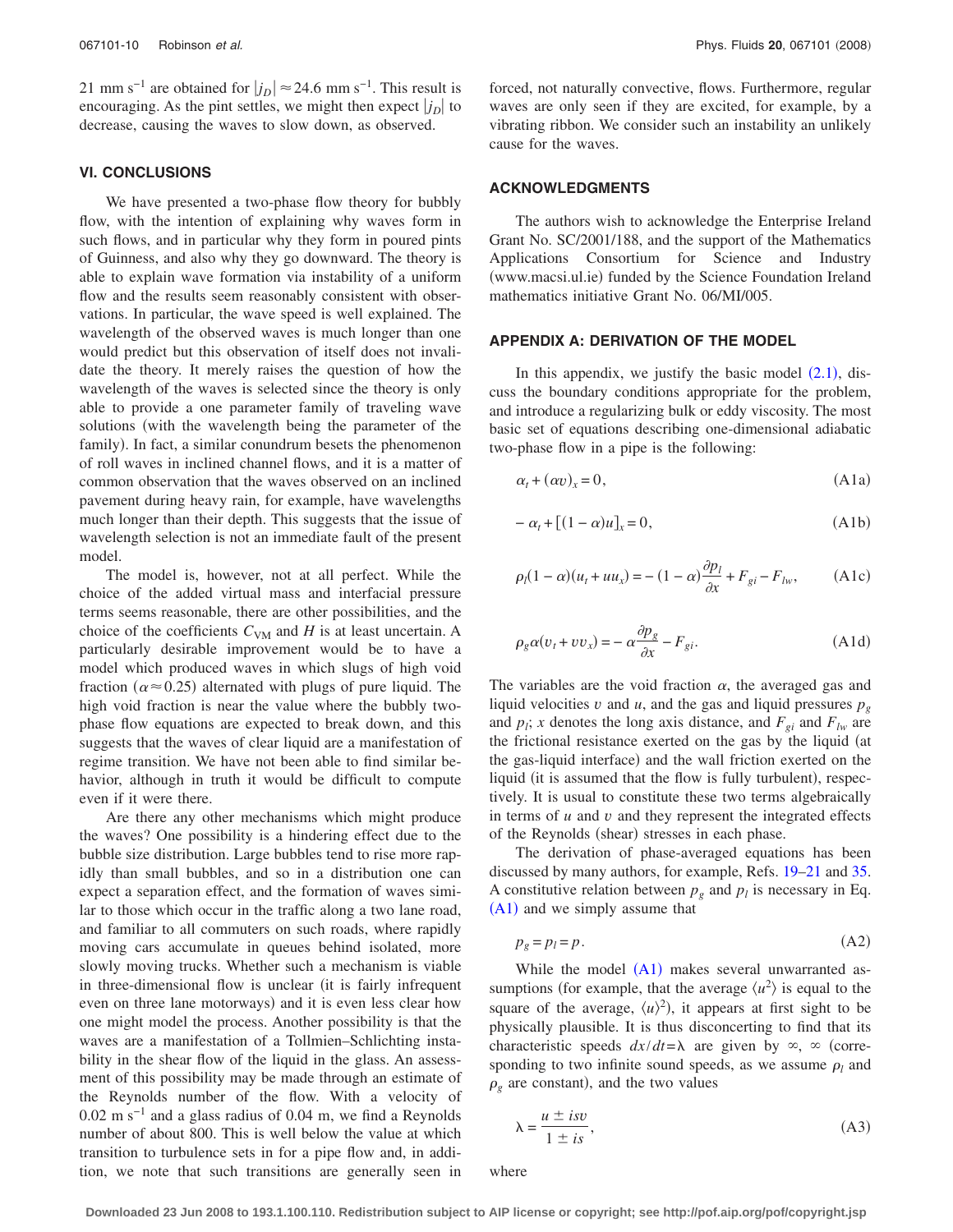$$
s = \left[\frac{\rho_g(1-\alpha)}{\rho_l \alpha}\right]^{1/2}.\tag{A4}
$$

If  $u \neq v$ , the characteristics are complex and the model is ill posed, requiring that the data be prescribed in the future. High wave number perturbations to a uniform state are of the form  $e^{ik(x-\lambda t)}$ , with growth rate *k* Im  $\lambda$  which is unbounded as  $k \rightarrow \infty$ .

This indicates that there is something *fundamentally* wrong with the simple model  $(A1)$  $(A1)$  $(A1)$ . Computationally, it is apparently sometimes less so since often  $\rho_g \le \rho_l$ , so that the characteristics are only "mildly" complex  $[\text{Im }\lambda = O(s) \ll 1]$ , and this, together with the suppression of high wave numbers on a finite grid and numerical diffusion, may remove the problem in practice.

It is also easy to fix. For example, the effect of averaging nonlinear terms is often represented by the use of a profile coefficient. Specifically, the acceleration of the liquid might be written as  $u_t + D_l u u_x$ , where the choice of  $D_l \neq 1$  represents the effect of a nonuniform cross sectional profile. An example is in annular flow, where the film flow has a profile coefficient (when laminar) of  $D_l = 4/3$ . On the other hand, the two (finite) characteristics are given, see Ref. [28,](#page-14-22) as the solutions of

$$
(\lambda - u)^2 = -s^2(\lambda - v)^2 + (D_l - 1)[u^2 + 2u(\lambda - u)], \quad \text{(A5)}
$$

and when *s* is small, these are both real if

$$
D_l \gtrsim 1 + [s(u-v)/u]^2,\tag{A6}
$$

which is easily satisfied if  $\rho_g \ll \rho_l$ .

There are other possibilities: a more general derivation of the momentum equation of (for example) the liquid leads to (here, assuming the profile coefficient  $D_l = 1$ )

$$
\rho_l (1 - \alpha) [u_t + uu_x] = -(1 - \alpha) \frac{\partial p_l}{\partial x} + \Delta p_{li} \frac{\partial (1 - \alpha)}{\partial x}
$$

$$
+ C_{VM} \alpha \rho_l [(v_t + vv_x) - (u_t + uu_x)]
$$

$$
+ F_{gi} - F_{lw}, \qquad (A7)
$$

where  $C<sub>VM</sub>$  is the virtual mass coefficient, of order one, and  $\Delta p_{li} = p_{li} - p_l$  represents the average difference between the liquid interfacial pressure and the liquid pressure. It is possible to include other terms in this equation as well. A suitable choice of the interfacial pressure change is

$$
\Delta p_{li} = -H\rho_l (v - u)^2,\tag{A8}
$$

where  $H = \frac{1}{4}$  (see Ref. [36](#page-14-33)), and both this and the use of a nonzero virtual mass coefficient can easily lead to realvalued characteristics. Recent work in this direction is that of Refs. [37](#page-14-34) and [38.](#page-14-35) Although it is thus easy to rescue the hyperbolicity of the model, the unease due to the demonstration of ill-posedness of Ref. [15](#page-14-10) remains (as discussed in Sec. I). The view we take is that the instability of the model always precedes the onset of ill posedness (resulting from the presence of complex characteristics), which we suppose leads to a regime transition. In this paper, we suggest that this is the case for bubbly two-phase flow.

For the remainder of this section, we consider for algebraic simplicity the regularizing effects of a liquid profile coefficient  $D_1 \neq 1$ . Our final model will be in a form more suitable for the description of bubbly flow, including virtual mass effects. However, the general points we make below do not rely on the details of how the model is regularized.

#### **1. Boundary conditions**

It is convenient to think in terms of the basic model ([A1](#page-9-0)), if some adjustments (such as  $D_l > 1$  or  $C_{VM} > 0$ ) are made to ensure hyperbolicity. Experiments such as those to determine regime diagrams are done in very long pipes  $($ >10 m length). The diagrams are determined in terms of two parameters, which can be taken to be the liquid and gas mass fluxes,  $G_l$  and  $G_g$ , and these are determined by the experimentalist: (s)he can control two inlet taps. In addition, it is reasonable to assume that the outlet pressures of each phase are equal to each other and to a prescribed exit pressure of the outlet tank. Apparently, these are the only physically appropriate conditions to prescribe.

However, this is not a sufficient number of conditions for the basic two-phase flow model  $(A1)$  $(A1)$  $(A1)$  or any of its hyperbolic variants. Suppose that  $p_l = p_g = p$  but (say)  $D_l > 1$  so that Eq. ([A1](#page-9-0)) is hyperbolic. Total mass conservation yields

$$
\alpha v + (1 - \alpha)u = \frac{G_l}{\rho_l} + \frac{G_g}{\rho_g},\tag{A9}
$$

<span id="page-10-0"></span>thus,  $v = v(\alpha, u)$ , while elimination of  $\partial p / \partial x$  gives

$$
\rho_l(u_t + D_l u u_x) - \rho_g(v_t + v v_x) = \frac{F_{gi}}{\alpha(1 - \alpha)} - \frac{F_{lw}}{1 - \alpha}, \quad (A10)
$$

and together with Eq.  $(A1b)$  $(A1b)$  $(A1b)$ , we have a pair of hyperbolic equations for  $\alpha$  and  $u$ , with one boundary condition, that  $\alpha u = G_l / \rho_l$  on  $x = 0$ . The prescribed outlet pressure then determines  $p$  if  $\alpha$ ,  $u$  (and thus,  $v$ ) are known. However, the solu-tion of Eqs. ([A10](#page-10-0)) and ([A1b](#page-9-1)) also requires  $\alpha$  to be prescribed at  $x=0$ .

## **2. Entry length**

If  $\alpha$ ,  $G_l$ , and  $G_g$  are all prescribed at the inlet, this appears to suggest that regime diagrams should also depend on  $\alpha_0 = \alpha|_{x=0}$ ; but experimentally, this appears not to be the case. To understand this, suppose that the acceleration terms in Eq.  $(A1)$  $(A1)$  $(A1)$  are negligible. Then,

$$
-\frac{\partial p}{\partial x} = \frac{F_{gi}}{\alpha} = \frac{F_{lw} - F_{gi}}{1 - \alpha},\tag{A11}
$$

<span id="page-10-1"></span>thus

$$
F_{gi} = \alpha F_{lw},\tag{A12}
$$

and this defines an algebraic relation between  $\alpha$ ,  $u$ , and  $v$ . One usually defines

<span id="page-10-2"></span>
$$
F_{lw} = \frac{4}{d} f_w \rho_l |u| u, \quad F_{gi} = \frac{4}{d} f_l \rho_g |v - \chi u| (v - \chi u), \quad (A13)
$$

where  $d$  is the pipe diameter and  $\chi$  is a factor which takes account of the regime:  $\chi = 2$  is appropriate in annular flow, for example. The friction factors  $f_w$  and  $f_i$  depend on  $\alpha$  and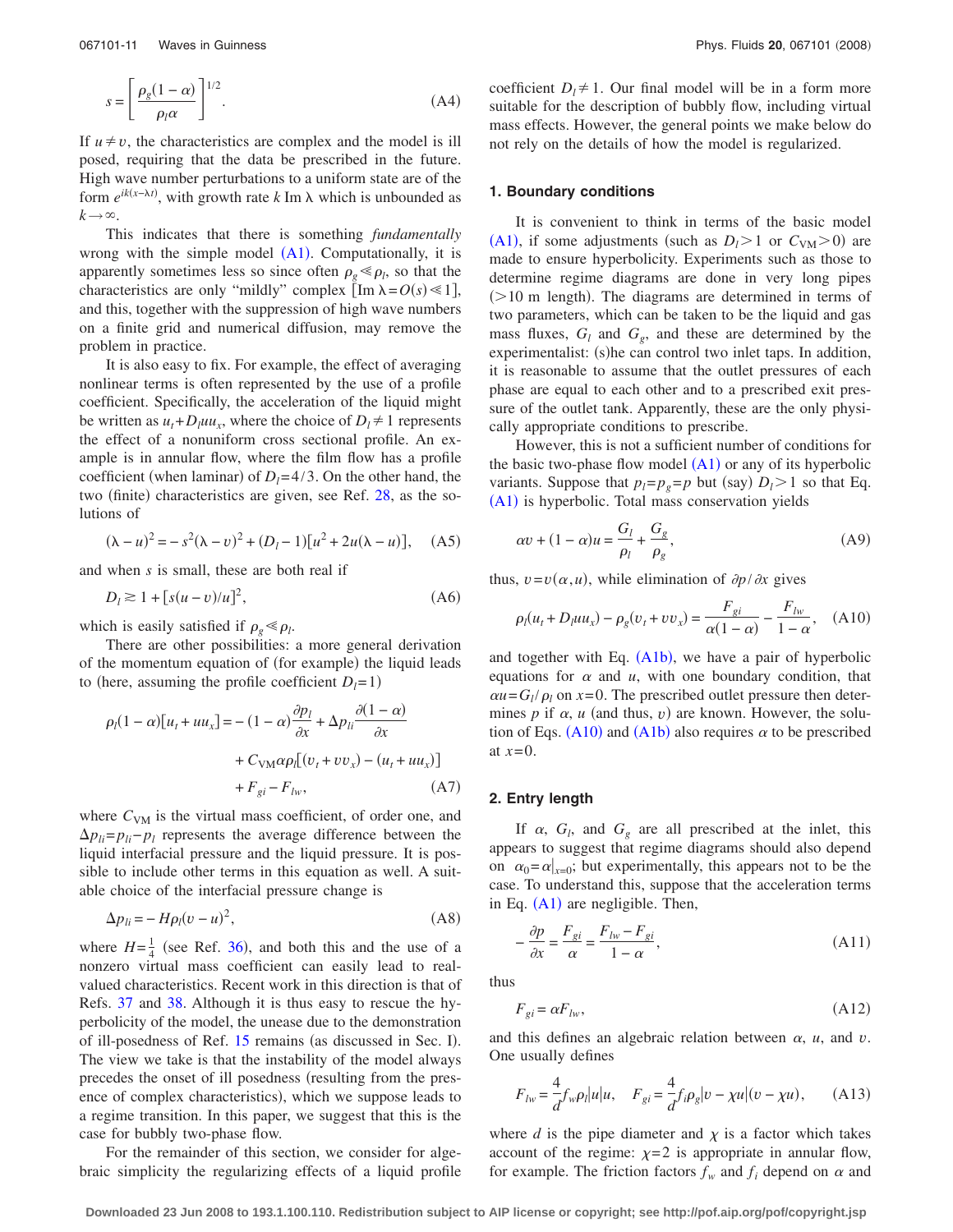also on  $u$  (respectively,  $v$ ) via the Reynolds number of each phase. Mass conservation of each phase yields

$$
(1 - \alpha)u = G_{\parallel}/\rho_l, \quad \alpha v = G_{g}/\rho_g,
$$
\n(A14)

<span id="page-11-1"></span>so that Eqs. ([A12](#page-10-1)) and ([A14](#page-11-1)) determine  $\alpha$ , *u*, and *v*; evidently, the value of  $\alpha$  is not necessarily that at the inlet.

In a tube of length *l*, the liquid and gas acceleration are of order  $\rho_l u^2 / l$  and  $\rho_g v^2 / l$ , respectively, whereas the wall friction is given in Eq.  $(A13)$  $(A13)$  $(A13)$ . The ratio of the acceleration to the friction terms is thus (for the liquid),

$$
\delta_w = \frac{(\rho_l u^2/l)}{(4f_w \rho_l u^2/d)} = \frac{d}{4f_w l},
$$
\n(A15)

and the equivalent ratio for the gas terms is

$$
\delta_i = \frac{(\rho_g v^2/l)}{(4f_i \rho_g v^2/d)} = \frac{d}{4f_i l}.
$$
\n(A16)

The typical pipe dimensions might be  $d=2$  cm,  $l=10$  m, while a typical value of  $f_i$  and  $f_w$  is 0.005.<sup>39</sup> In this case,  $\delta_{i,w}$  ~ 0.1 and for longer pipes, these parameters are smaller. The relatively small values of  $\delta_{i,w}$  indicate that in such long pipes, the acceleration terms can indeed be neglected, and this confirms that the flow regime can be expected to depend only on the inlet mass fluxes.

## **3. Bulk and eddy viscosity**

The basic simple model  $(A1)$  $(A1)$  $(A1)$  has complex characteristics if  $u \neq v$  (but even if  $u=v$ , the characteristics are repeated, and the system is still ill-posed). We must, thus, choose to rescue the reality of the characteristics by such (realistic) quantities as profile coefficients, interphase pressure jumps, and virtual mass coefficients. However, these simply postpone the ill-posedness of the system; for example, Ref. [14](#page-14-9) postpones the complexity of the characteristics until a critical value of  $\alpha$  of about 0.25 (in bubbly flow).

Despite the specter of ill posedness, it has often been suggested that complexity of characteristics is a manifestation of a physical instability, as in the transition from bubbly to slug flow.<sup>14</sup> In Sec. III, it was demonstrated that the nonlinear evolution of such instabilities leads to shock formation of the underlying hyperbolic system. Such shocks must be smoothed by higher order diffusive terms and we now discuss the origin of these.

We expect that three-dimensional two-phase equations involving some kind of (eddy) viscosity would be well posed, and the problem in the one-dimensional models arises in some way through the replacement of the second derivative viscous terms by algebraic friction terms. These terms are based coherently on the successful use of Prandtl's mixing length theory and seem to be entirely reasonable. However, if we are willing to adopt an eddy viscosity model for the shear stress, then, we must logically allow for normal stresses to be similarly constituted. This then suggests the inclusion of an eddy viscous term in the liquid momentum equation, as was included by Refs. [20](#page-14-28) and [29.](#page-14-23) The form we suppose for such a term on the right hand side of Eq.  $(A1c)$  $(A1c)$  $(A1c)$ is

$$
\frac{\partial \tau_l}{\partial x}, \quad \tau_l = \eta (1 - \alpha) \frac{\partial u}{\partial x}, \tag{A17}
$$

where  $\eta$  is an appropriate eddy viscosity.

For a more or less laminar flow, we might expect such eddy effects to be small but another term of similar type arises as a "bulk" viscosity (see Ref. [40](#page-14-37)), which occurs because of the time dependent contraction of bubbles. The average induced strain rate of the bubbles is proportional to the difference between average liquid pressure  $p_l$  and average interfacial pressure, which we take to be the gas pressure, thus

<span id="page-11-2"></span>
$$
p_g - p_l = \eta \left( \frac{\partial \alpha}{\partial t} + u_i \frac{\partial \alpha}{\partial x} \right),\tag{A18}
$$

<span id="page-11-0"></span>where for a dilute collection of bubbles,

$$
\eta = \frac{4\mu}{3\alpha},\tag{A19}
$$

with  $\mu$  being the liquid viscosity;  $u_i$  is the average interfacial velocity, which we take to be  $v$  (because that is the actual average interfacial velocity). By using the conservation of mass equations, we find that Eq.  $(A18)$  $(A18)$  $(A18)$  can be written in the form

$$
p_g - p_l = \eta (1 - \alpha) u_x,\tag{A20}
$$

<span id="page-11-4"></span>if we neglect gradients in  $\alpha$ . The consequence of a term like this in addition to the average interphasic pressure difference term is also to introduce an effectively viscous term into the equations.

Thus, both the existence of continuous phase fluid turbulence and also the dynamical interfacial effects of interphasic pressure differences in a bubbly flow will lead to an effective bulk or eddy viscous term, whose magnitude can be substantially larger than that due to molecular viscosity. It can also be mentioned that the Faxen force contributes a similar term. We use a regularizing term of this type when solving the model numerically.

#### **4. Stability and ill-posedness**

We consider the inclusion of the bulk or eddy viscosity term in the basic model ([A1](#page-9-0)) (still with  $p_g = p$  but including a profile coefficient for the liquid)

$$
\alpha_t + (\alpha v)_x = 0,\tag{A21a}
$$

<span id="page-11-3"></span>
$$
-\alpha_t + [(1 - \alpha)u]_x = 0,\tag{A21b}
$$

$$
\rho_g(v_t + vv_x) = -\frac{\partial p}{\partial x} - \frac{F_{gi}}{\alpha},\tag{A21c}
$$

$$
\rho_l(u_t + D_l u u_x) = -\frac{\partial p}{\partial x} + \frac{1}{1 - \alpha} \frac{\partial}{\partial x} \left[ \eta (1 - \alpha) \frac{\partial u}{\partial x} \right] + \frac{F_{gi} - F_{lw}}{1 - \alpha},
$$
\n(A21d)

and elimination of *p* yields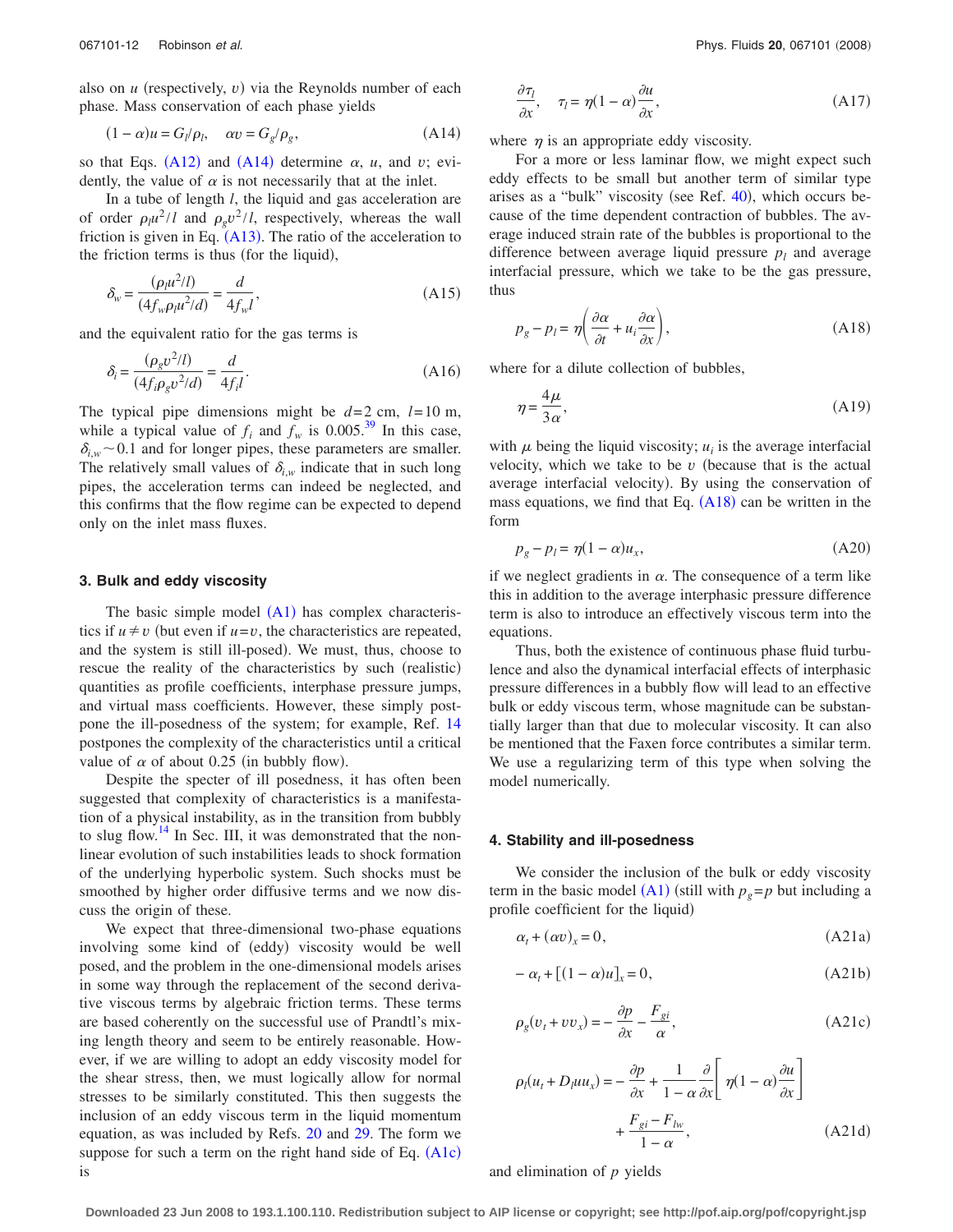<span id="page-12-0"></span>
$$
\rho_l(u_t + D_l u u_x) - \rho_g (v_t + v v_x)
$$
  
= 
$$
\frac{1}{1 - \alpha} [\eta (1 - \alpha) u_x]_x + \frac{F_{gi}}{\alpha (1 - \alpha)} - \frac{F_{lw}}{1 - \alpha}.
$$
 (A22)

As before, conservation of mass gives  $v = v(\alpha, u)$  so that  $\alpha$ and  $u$  are governed by Eqs.  $(A21b)$  $(A21b)$  $(A21b)$  and  $(A22)$  $(A22)$  $(A22)$ , and we prescribe both  $\alpha$  and *u* at the inlet. The prescription of  $p_g = p_l$  $=p_{\text{ex}}$  at the outlet determines *p* there, and also forces  $u_x=0$ , if we assume Eq.  $(A20)$  $(A20)$  $(A20)$ . Thus, the apparently diffusive equation for *u* has naturally prescribed boundary values at inlet and outlet, while the hyperbolic equation for  $\alpha$  has an initial condition. This model is well-posed (in a sense we will explain). However, the ill-posedness of the diffusionless model is manifested through an instability.

To see this, let us examine the approximation where the gas acceleration terms are neglected, and we write [cf. Eq.  $(A10)$  $(A10)$  $(A10)$ 

<span id="page-12-1"></span>
$$
-\alpha_t + [(1 - \alpha)u]_x = 0,
$$
  
\n
$$
u_t + D_l u u_x = \nu u_{xx} + R(\alpha, u),
$$
\n(A23)

where

$$
R(\alpha, u) = \frac{1}{\rho_l} \left[ \frac{F_{gi}}{\alpha(1 - \alpha)} - \frac{F_{lw}}{1 - \alpha} \right],
$$
 (A24)

 $D_l \ge 1$ , we suppose  $\nu = \eta / \rho_l$  is constant, and have for simplicity ignored the terms in  $\alpha$  in the bulk viscous term. If  $\alpha^*$ ,  $u^*$ is a steady solution, then small perturbations proportional to  $\exp(ikx + \sigma t)$  satisfy Eq. ([A23](#page-12-1)) provided  $\hat{\sigma} = \sigma + iku^*$  satisfies

$$
\hat{\sigma}^2 + (ikdu^* + \nu k^2 + |R_u|)\hat{\sigma} - ik(1 - \alpha^*)R_\alpha = 0, \qquad (A25)
$$

<span id="page-12-2"></span>i.e.,

$$
\sigma = -iku^* \left( 1 + \frac{1}{2}d \right) - \frac{1}{2} (\nu k^2 + |R_u|)
$$
  
 
$$
\times \left\{ 1 \pm \left[ \left( 1 + \frac{ikdu^*}{|R_u| + \nu k^2} \right)^2 + \frac{4ik(1 - \alpha^*)R_\alpha}{(|R_u| + \nu k^2)^2} \right]^{1/2} \right\},
$$
(A26)

where we write  $d=D_l-1$  and assume realistically that  $R_u$  $<$  0. If we define the square root in Eq. ([A26](#page-12-2)) as  $p+iq$ ,  $p$  $>0$ , then

$$
p^{2} - q^{2} = 1 - \left(\frac{kdu^{*}}{|R_{u}| + vk^{2}}\right)^{2},
$$
  

$$
pq = \frac{kdu^{*}}{|R_{u}| + vk^{2}} + \frac{2k(1 - \alpha^{*})R_{\alpha}}{(|R_{u}| + vk^{2})^{2}}.
$$
 (A27)

Writing

$$
M = \frac{kdu^*}{|R_u| + \nu k^2}, \quad N = \frac{2k(1 - \alpha^*)R_\alpha}{(|R_u| + \nu k^2)^2},
$$
(A28)

we have  $pq = M + N$ ,  $p^2 - (M + N)^2 / p^2 = 1 - M^2$ , and since the criterion for instability is that  $p>1$ , we see that instability <span id="page-12-3"></span>occurs if and only if  $1-M^2 > 1-(M+N)^2$ , i.e., (assuming *R* 0-

$$
\frac{(1 - \alpha^*)|R_{\alpha}|}{|R_{u}| + \nu k^2} > du^*.
$$
\n(A29)

The relationship between instability and characteristics is this. The characteristics  $dx/dt = \lambda$  (of the equations when  $\nu$ =0) are given by the values  $-\sigma/ik$  in the high wave number limit  $k \rightarrow \infty$ , or equivalently if  $R=0$ . If we examine Eq. ([A29](#page-12-3)), we see that the basic state is always unstable (for *R*  $\neq$  0) if *d*=0, i.e., *D*<sub>*l*</sub>=1. However, we know that the model is ill-posed if  $d=0$  and  $\nu=0$ . If  $\nu \neq 0$ , the basic state may still be unstable, but if we write

$$
a = \nu + \frac{i du^*}{k} + \frac{|R_u|}{k^2}, \quad b = (1 - \alpha^*)|R_\alpha|,
$$
 (A30)

then we have, as  $k \rightarrow \infty$ ,

$$
\hat{\sigma} \approx -\frac{ib}{ka} + \frac{b^2}{k^4 a^3} + \dots,\tag{A31}
$$

and expanding  $a^{-1}$  for large *k*, we find

Re 
$$
\hat{\sigma} \approx -\frac{bdu^*}{v^2k^2} \left( + \frac{b^2}{v^3k^4} \dots \right)
$$
, (A32)

where the second term is the leading term if  $d=0$ . Thus, even though all modes are unstable if  $d=0$ , their growth rate tends to zero; and if  $d > 0$ , high wave number modes are damped.

Hence, we suggest that while eddy (or bulk) viscosity regularizes the model in the sense that high wave number growth rates become very small, it is still necessary to include terms such as the profile coefficients, or the virtual mass terms, in order to damp these high frequency modes. We also see that as  $D_l$  is reduced toward unity, instability always occurs before the ill-posed limit is reached.

## **APPENDIX B: SHOCK CONDITIONS**

In this appendix, we discuss jump conditions across the shock and the analysis of the shock structure.

## **1. Momentum jump condition**

Across the shock at  $z=0$  (or  $z=L$ ), we would naturally propose jump conditions associated with the conservation of mass and momentum. There are two mass conservation equations but only one mass jump condition (say for the liquid), because the total flux integral  $(2.11)$  $(2.11)$  $(2.11)$  then automatically ensures that mass of gas is conserved. If a shock is located at the dimensional position  $x = x_s$ , then the mass jump condition can be written in the (dimensional) form

$$
\dot{x}_s = \frac{[(1-\alpha)u]_+^+}{[1-\alpha]_+^+}.
$$
\n(B1)

We can also write a jump condition representing the conservation of total momentum. We add the two momentum equations in Eq.  $(2.1)$  $(2.1)$  $(2.1)$  (ignoring the bulk diffusive term) and apply the usual box integral condition to obtain the jump condition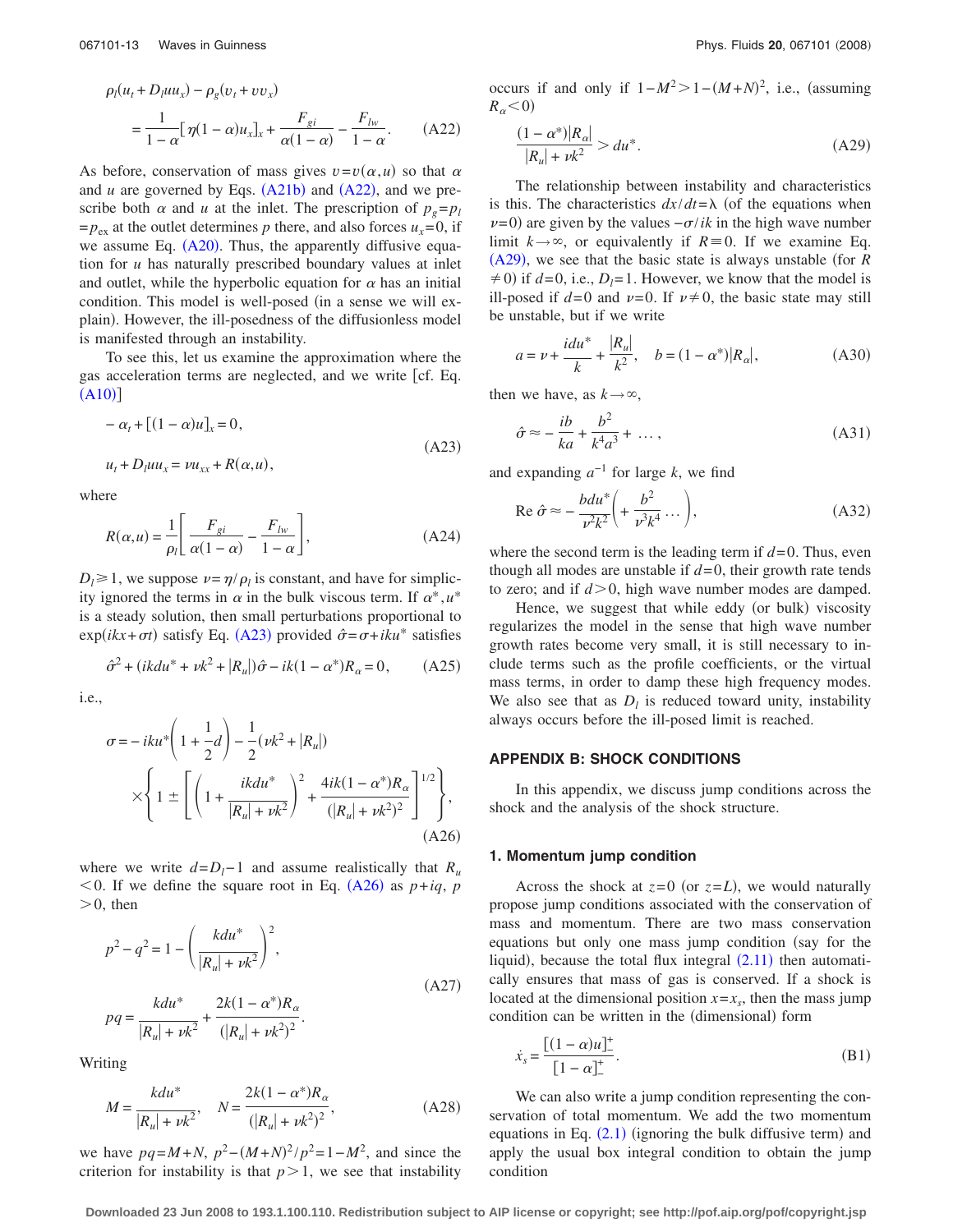<span id="page-13-1"></span>
$$
\dot{x}_s = \frac{\left[\rho_l (1 - \alpha) u^2 + \rho_g \alpha v^2 + (1 - \alpha) p_l + \alpha p_g\right]^+}{\left[\rho_l (1 - \alpha) u + \rho_g \alpha v\right]^+}.
$$
 (B2)

It is important to realize that a single jump condition for momentum is the maximum we can hope to obtain. Momentum of each phase is not conserved across a shock, most simply because the derivative terms in the virtual mass coefficients allow momentum jumps, although these terms represent interfacial forces at the microscopic scale. In particu-lar, the pseudomomentum equation ([2.22b](#page-3-6)) appears not to be a conservation law, and it is inadmissible to try to derive a jump condition from it. This explicitly contradicts the discus-sion in Ref. [20](#page-14-28) (p. 288). However, although the pseudomomentum equation does not support a conservation jump condition, it does support a shock structure (for  $\varepsilon \ll 1$ ), and this leads to a *different* jump type condition which must be satisfied.

Consider a conservation law of the form

$$
\rho_t + q_x = \varepsilon [J(\rho, \rho_x)]_x, \tag{B3}
$$

where  $\partial J/\partial \rho_x > 0$ ,  $J(\rho, 0) = 0$ , and  $q = q(\rho)$ . When  $\varepsilon = 0$ , shocks may form whose speed is given by

$$
c = \frac{(q)^{\perp}}{(p)^{\perp}},
$$
 (B4)

and this result may be derived *either* by first principles inte-

gral conservation of  $\rho$  or by analyzing the shock structure when  $\varepsilon \ll 1$ .

We may take the view that the shock structure derivation is the more fundamental and certainly, it must be appropriate in describing the solutions of the actual partial differential equations. For the moment, we consider both possibilities but note that while the momentum jump condition  $(B2)$  $(B2)$  $(B2)$ seems reasonable, the whole issue of deriving jump conditions in averaged equations, where local interfacial jumps are constituted, is very problematical. Averaged equations may formally be derived by a multiple scale technique associated with homogenization, in which the small parameter (say,  $\varepsilon_m$ ) is associated with the granularity of the medium, while the shock conditions arise from the diffusion parameter (here,  $\varepsilon$ ) approaching zero. Issues of ordering of the double asymptotic limit  $\varepsilon_m \to 0$ ,  $\varepsilon \to 0$  are complex and as yet unresolved.

In dimensionless terms, the shock conditions can be written in the form

<span id="page-13-2"></span>
$$
\dot{x}_s = \frac{[(1-\alpha)u]_+^+}{[1-\alpha]_-^+} = \frac{[(1-\alpha)u^2 + \delta\alpha v^2 + (1-\alpha)p_l + \alpha p_s]_+^+}{[(1-\alpha)u + \delta\alpha v]_+^+}.
$$
\n(B5)

An apparently suitable jump condition at  $z = L$  follows from Eq. ([B5](#page-13-2)), the second of which after some algebra can be written in the form (note that  $\dot{x}_s = -c$ )

$$
c = \frac{\left(w^2 \left\{A \left[1 + \frac{H}{(1-A)^2}\right] - \frac{1}{2}C_{VM}\left[\frac{A^2}{(1-A)^2} - 1\right]\right\}\right)_{A_0}^{A_L} + \int_{A_0}^{A_L} \frac{A w J(A) dA}{W(A) B(A)}}{\left[w \left(\frac{C_{VM}}{1-A} + A\right)\right]_{A_0}^{A_L}}
$$
\n(B6)

 $(B6)$ 

where  $w = (K + cA)/A$ . [The first jump condition *c*  $=(Aw)_0^L/(A)_0^L$  is automatically satisfied by Eq. ([3.11](#page-4-3))]. We note that when written in this form, Eq.  $(B6)$  $(B6)$  $(B6)$  involves the interfacial force coefficients. This inevitably raises doubts concerning the appropriateness of this jump condition.

In addition, we must prescribe the total bubble volume flux. In Guinness, this is not well defined since it depends on the circulatory flow in the glass, but if we imagine flow in a pipe where the inlet volume fluxes of both phases are prescribed as well as the volume fraction, then the average bubble volume flux in the waves must equal that at the inlet. If this is (dimensionally)  $u_0q$  (thus dimensionlessly *q*), then [using Eq.  $(3.12)$  $(3.12)$  $(3.12)$ ] we have

<span id="page-13-0"></span>
$$
\int_{A_0}^{A_L} \frac{(K + cA)J(A)dA}{B(A)} = qL.
$$
 (B7)

As a practical alternative, we shall find that it may be appropriate to prescribe *AL* instead.

# **2. Shock structure**

Equations  $(3.14)$  $(3.14)$  $(3.14)$ ,  $(B6)$  $(B6)$  $(B6)$ , and  $(B7)$  $(B7)$  $(B7)$  appear to provide three relations for the five unknowns  $L$ ,  $c$ ,  $K$ ,  $A_0$ , and  $A_L$ . Two further relations follow from an analysis of the shock structure. Having introduced the  $\varepsilon$  term in Eq. ([2.22](#page-3-1)) to regularize the model, and then subsequently neglected it on the basis that it is small, we now finally see the necessity for such a term. The formation of a shock is physically justified provided a shock structure exists in the limit that  $\varepsilon$  tends to zero. Near a shock position  $\xi = ct$ , we set

$$
\xi = ct + \varepsilon \zeta \tag{B8}
$$

in Eq. ([2.22](#page-3-1)), and at leading order with  $\eta^* = 1$ , we find that *A* satisfies

<span id="page-13-3"></span>
$$
J(A)A' = -KA^2 \left(\frac{A'}{A}\right)',\tag{B9}
$$

with

**Downloaded 23 Jun 2008 to 193.1.100.110. Redistribution subject to AIP license or copyright; see http://pof.aip.org/pof/copyright.jsp**